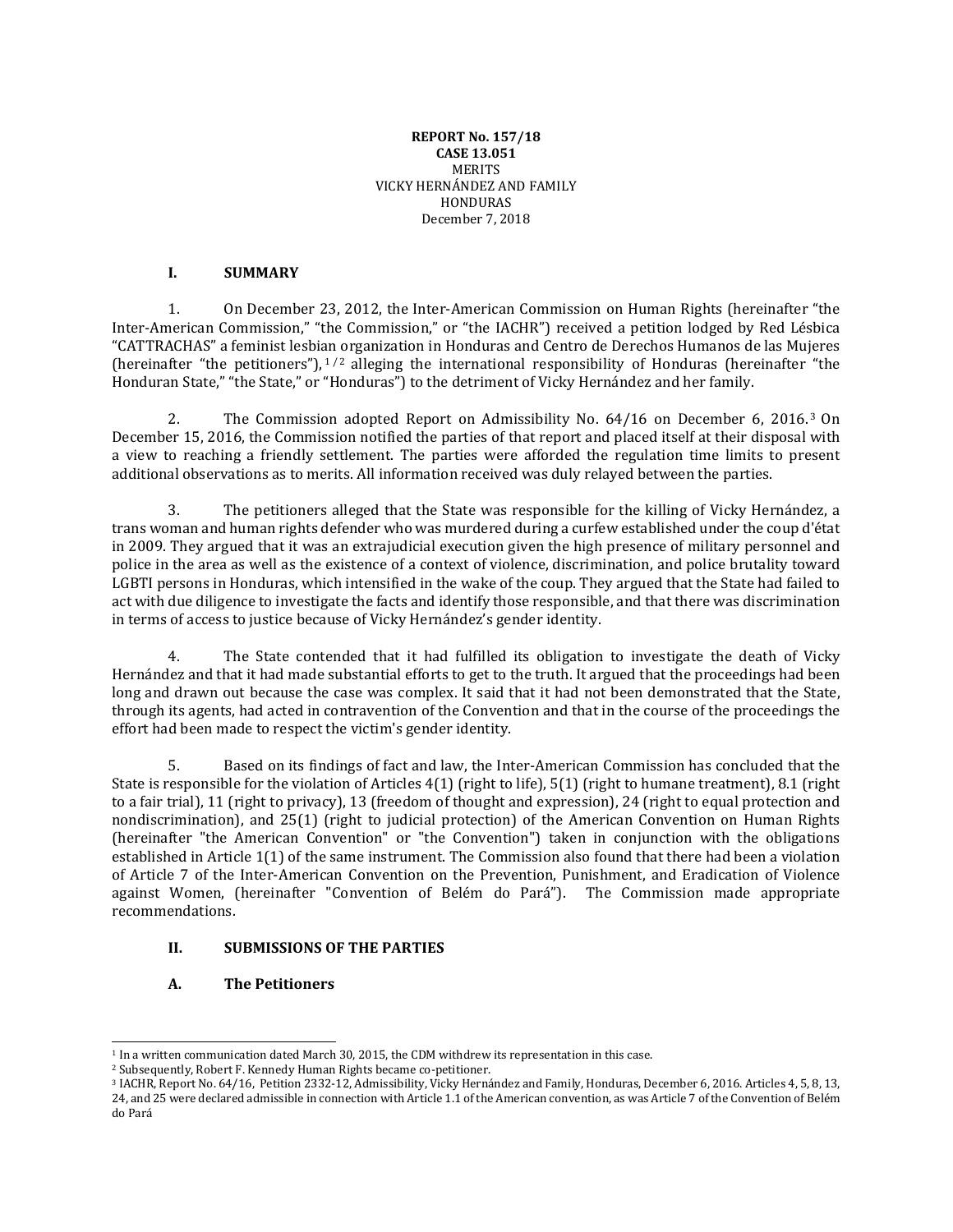6. The petitioners say that on the night of June 29, 2009, Vicky Hernández, a trans woman registered at birth as Johny Emilson Hernández, was murdered in the city of San Pedro Sula in the context of roundups conducted by the National Police during a curfew instituted the day before, following the coup d'état in the country. They stressed that the killing occurred at a time when "the only people on the streets were security forces personnel." They said that the events were consistent with the context of discrimination and violence toward women and LGBTI persons in Honduras, noting that trans women were particularly prone to be subjected to violence by the police and other state agents, a situation that worsened and intensified in the wake of the coup.

7. In relation to the criminal investigations, they said that they had not been conducted with the proper diligence. They said that only 12 investigative procedures had been carried out, four of which were the initial actions that are taken as a matter of routine during the removal of a corpse and identification of the deceased, and that the only statement taken in the process had been that of Vicky's mother. They charged that key procedures, such as an autopsy, which was twice requested by the prosecutor's office were not carried out, and that as at March 2015 there was no record of an autopsy in the record. They said that at the time of the events, it was denounced that the refusal to conduct an autopsy was based on the presumption that the victim had HIV. They said that no witnesses were contacted that might have been able to provide relevant information and that they had not had access to a full, up-to-date copy of the record.

8. They alleged a violation of Vicky Hernández's **rights to life and humane treatment** in connection with Article 7 of the Convention of Belém do Pará. The petitioners also alleged that Honduras was responsible for violation of the **rights to a fair trial and judicial protection** taken in conjunction with Article 7(b) of the Convention of Belém do Pará, since the investigation that it opened did not adopt a gender and gender identity perspective, and that it also failed to pursue lines of inquiry in relation to the context or take into account the victim's work as an activist. They also alleged that the possibility of sexual violence was not analyzed and that the authorities failed to act with diligence in collecting and analyzing evidence. They argued that the State violated Vicky Hernández's **right to equal protection** in connection with Article 7 of the Convention of Belém do Pará, since the mere fact that she was a trans woman deprived her of her right to be accorded the proper attention by the authorities in charge of the investigation. They said that the state also violated the **right to freedom of expression** due to the fact that in the context of the proceedings the authorities made biased assumptions and registered Vicky as an individual of male sex named Johny because Honduran law does not allow someone to be legally recognized by the gender identity that they choose for themselves. Finally, the petitioners said that the State violated the **right to humane treatment** of Vicky Hernández's mother, cousin, and niece.

# **B. The State**

9. The State contended that in keeping with its obligation to investigate the death of Vicky Hernández it had made efforts to get to the truth. It said that the proceedings had been long and drawn out because the case was complex. It explained that the refusal to provide a complete, up-to-date copy of the record was based on the fact that such access could jeopardize the effectiveness of the inquiries. As regards investigative procedures, it said that the removal of the corpse had been carried out and an on-site inspection record prepared. It also said that it took a statement from the mother of the victim, who stated that on June 27, 2009, Vicky arrived at her house and asked to borrow some money, and that she then left, after which she did not see her again. The State said that the mother said in her statement that"her son had mentioned some weeks earlier that another trans person had robbed him and threatened him if they saw him again [Tr: *sic*]." The State said that subsequently several telephone calls were made to gather additional information about the facts, but that all of the telephone numbers called had been out of service. The State underscored that the area where the events occurred was one of the most violent parts of the city where the Salvatrucha gang (*mara salvatrucha*) exercised considerable control.

10. The State stressed that the lack of witnesses at the scene had made it impossible to clarify what had happened and identify those responsible. As regards the autopsy report, it said that in December 2015 it had been part of the investigation record and that it found that the characteristics of the injuries were consistent with those caused by an regular firearm projectile from a long distance. It said that in September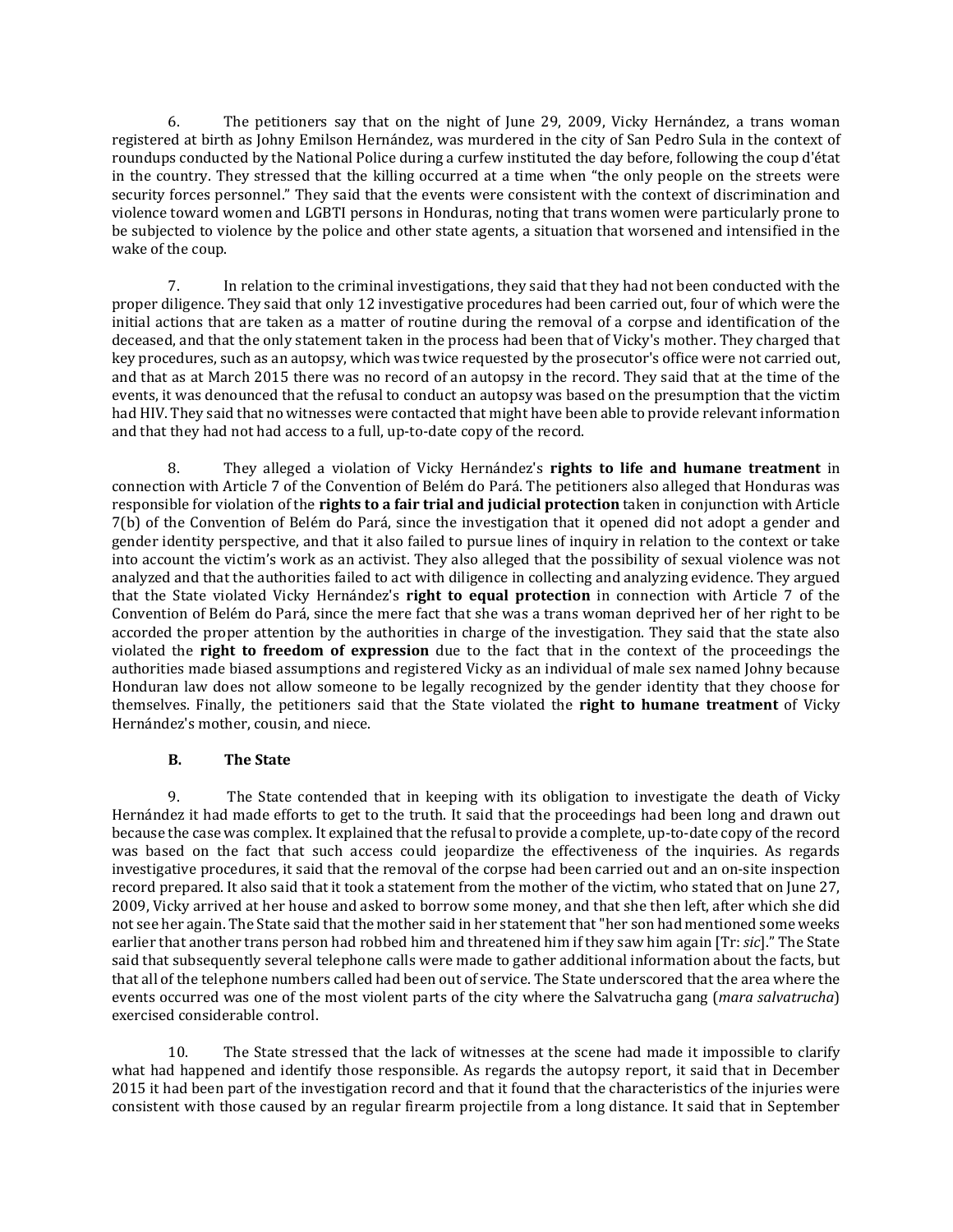2017 a follow-up request was made to the Evidence Warehouse so that its laboratory might examine the evidence collected at the scene, including an apparently used condom and a bullet. It said in relation to the condom, that it had not been analyzed to determine if it contained genetic material because the genetic material could be lost if the packaging were opened and the evidence handled without there being any suspect. As regards the bullet, the State said that information on the current state of its analysis was being sought.

11. As to the **rights to life and humane treatment**, it said that it had not been demonstrated that the State, through its agents, had acted in contravention of the Convention. It considered that it was up to the petitioners to demonstrate the State's responsibility for the killing and that the fact that impunity precluded knowing who the culprits were did not mean that they were State agents and that "it is impossible for the State to control the free will of private citizens." As to the **rights to a fair trial and judicial protection**, the State said that it had complied with inter-American standards as far as investigation was concerned and that it is obligation should not be considered unfulfilled simply because the investigation had not yielded satisfactory results. It said that one line of investigation sought to identify the person who had threatened the victim days prior to the events, according to their mother's statement. It said that inquiries into the involvement of State security organs were not being pursued. Finally, with regard to the **right to equal protection**, Honduras argued that the investigation had not produced sufficient reasonable evidence to believe that the case might have been a hate crime against LGBTI persons by agents of the State and that, moreover, in the course of the proceedings, the effort had been made to respect the victim's gender identity by referring to her by her trans woman's name.

# **III. FINDINGS OF FACT**

# **A. CONTEXT**

 $\overline{\phantom{a}}$ 

# **1. General context of discrimination and violence against LGBT persons in Honduras**

12. The IACHR, the Office of the UN Special Rapporteur on extrajudicial, summary or arbitrary executions, and the Office of the UN Special Rapporteur on violence against women have stated that discrimination and violence against members of the LGBT community in Honduras has been cause for great concern in recent years. <sup>4</sup> Civil society organizations have informed the IACHR about the high number of murders of lesbian, gay, bisexual, and trans people in the country, saying that there is a "social environment ... of traditional discrimination against LGBT people, leading to violence motivated by prejudice."<sup>5</sup> In January 2011, the United Nations Human Rights Council, in the context of its Universal Periodic Review, called on the State to respond to the increasingly worse situation of crimes against the LGBT population in the country.<sup>6</sup>

13. According to reports received by the IACHR, from 2009 to December 2014 there were 174 recorded violent killings of LGBT persons in the country, 69 of whom were trans.<sup>7</sup> Between May 2003 and July 2012, CEJIL registered 214 crimes against LGBT persons, including violations of the right to life, violations of the right to humane treatment, rape, and violations of the right to personal liberty. It also noted that the cities of Tegucigalpa and San Pedro Sula were the most dangerous for LGBT people.<sup>8</sup> Of the 214 crimes reported, it said that at least 127 were committed against"trans or transvestite" individuals, and that, of those, police were

<sup>4</sup> IACHR, *Situation of Human Rights in Honduras,* OEA/Ser.L/V/II, December 31, 2015, par. 130; United Nations, General Assembly, *Extrajudicial, summary or arbitrary executions, Note by the Secretary-General,* Doc. A/57/138, 2 July 2002; United Nations, *Economic and* Social Council, Report of Yakin Ertürk, Special Rapporteur on violence against women, its causes and consequences, Doc. E/CN.4/2005/72/Add.1. 18 March 2005; Addendum - Report of the United Nations High Commissioner for Human Rights on the situation of *human rights in Honduras*, A/HRC/37/3/Add.2.

<sup>5</sup> IACHR, *Situation of Human Rights in Honduras,* OEA/Ser.L/V/II, December 31, 2015, pars. 130 and 132; IACHR, Press Release, *Preliminary Observations concerning the Human Rights Situation in Honduras*, December 5, 2014.

<sup>6</sup> UnitedNations, General Assembly, *Report of the Working Group on the Universal Periodic Review -Honduras,* Doc. A/HRC/16/10, 4 January 2011.

<sup>7</sup> IACHR, *Situation of Human Rights in Honduras,* OEA/Ser.L/V/II, December 31, 2015, par. 130.

<sup>&</sup>lt;sup>8</sup> CEJIL, Diagnosis of hate crimes motivated by sexual [orientation](https://www.cejil.org/sites/default/files/legacy_files/El%20Caso%20de%20Honduras.pdf) and gender identity: Costa Rica, Honduras and Nicaragua, San José, Costa Rica, 2013, p. 128 (in Spanish only).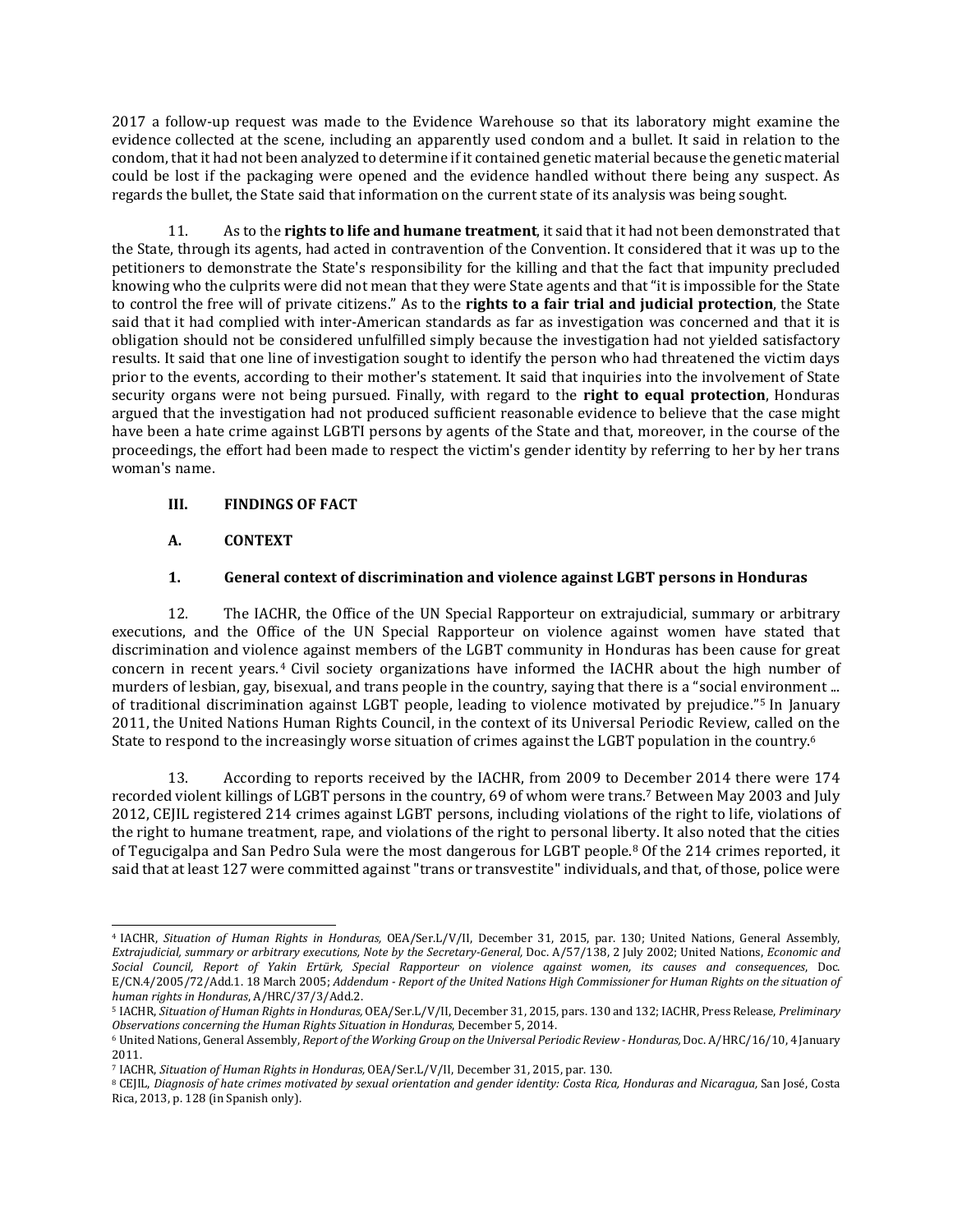said to be responsible in 47 incidents.<sup>9</sup> According to another report, between 2008 and 2016, there were 89 recorded killings of trans persons, with Honduras as the country with the highest relative murder rate of trans individuals worldwide, with 10.77 per million inhabitants.<sup>10</sup> CEJIL has also said that trans women, in particular, suffer violence doubly, especially when they are perceived as engaging in sex work."<sup>11</sup> It said that the bodies of murdered "trans women or transvestites"in Honduras are often dumped in public places, in full sight of people, and that "the majority of documented assaults and murders were committed with a firearm.<sup>12</sup>

14. In relation to investigations into cases of violence against LGBT persons, the IACHR has received information indicating that the murders tend to go unpunished, and that such cases are tainted from the start by prejudices based on the sexual orientation, gender identity or gender expression of the victims.<sup>13</sup> According to information received by the IACHR, of 141 violent deaths reported between 2010 and 2014, only 30 cases had been prosecuted.<sup>14</sup> The State itself informed the IACHR that in only 4 percent of homicides of LGBT persons between 2009 and 2013 had a final decision had been rendered by the courts.<sup>15</sup> The organization Global Rights and the International Human Rights Clinic at the University of Virginia published a report in which they concluded that the criminal justice system discriminates against LGBT persons and fails to protect them. Their murders are not investigated and go unsolved, allowing the perpetrators to remain unpunished. The report also highlighted repeated violations against members of the LGBT community committed by members of the police, particularly unlawful detention and misuse of authority.<sup>16</sup>

15. The IACHR has expressed concern about police abuses against LGBT persons, saying that police involvement "leads others to believe that they can harm persons of non-normative sexual orientations and gender identities with impunity."<sup>17</sup> It has found that "[n]umerous reports indicate that trans women and trans sex workers are particularly vulnerable to police abuse and are regularly subjected to inhumane treatment by law enforcement when detained." <sup>18</sup> The IACHR has received information about attempted extrajudicial executions of trans persons by members of the police in Honduras.<sup>19</sup> The IACHR has said that the most commonly reported forms of abuse are extortion and the demand for sexual favors; use of excessive force; vicious beatings; the use of firearms to hurt or incapacitate victims; instances in which trans women are forced to strip fully naked in public; and constant hostility and acts of humiliation such as forcible removal of wigs, misgendering, and constant verbal abuse.<sup>20</sup>

16. According to CEJIL, there is a recurring pattern of arbitrary arrests and assaults committed by the police against trans persons in Honduras.<sup>21</sup> Red Lésbica Cattrachas has noted that trans women are easy targets for the Honduran authorities because of their vulnerable socioeconomic situation, and that, according to civil society and international entities, they are "are constant victims of violence at the hands of the police."<sup>22</sup> CEJIL has said that trans persons and transvestites are commonly engage in sex work on the streets because of the difficulty of finding other forms of employment, which, coupled with existing prejudices, "has been a

<sup>&</sup>lt;sup>9</sup> CEJIL, Diagnosis of hate crimes motivated by sexual [orientation](https://www.cejil.org/sites/default/files/legacy_files/El%20Caso%20de%20Honduras.pdf) and gender identity: Costa Rica, Honduras and Nicaragua, San José, Costa Rica, 2013, p. 120 (in Spanish only).

<sup>&</sup>lt;sup>10</sup> See [https://transrespect.org/wp-content/uploads/2017/03/TvT\\_TMM\\_TDoV2017\\_PR\\_EN.pdf.](https://transrespect.org/wp-content/uploads/2017/03/TvT_TMM_TDoV2017_PR_EN.pdf)

<sup>&</sup>lt;sup>11</sup> CEJIL, Diagnosis of hate crimes motivated by sexual [orientation](https://www.cejil.org/sites/default/files/legacy_files/El%20Caso%20de%20Honduras.pdf) and gender identity: Costa Rica, Honduras and Nicaragua, San José, Costa Rica, 2013, p. 126 (in Spanish only).

<sup>&</sup>lt;sup>12</sup> CEJIL, Diagnosis of hate crimes motivated by sexual [orientation](https://www.cejil.org/sites/default/files/legacy_files/El%20Caso%20de%20Honduras.pdf) and gender identity: Costa Rica, Honduras and Nicaragua, San José, Costa Rica, 2013, p. 119 (in Spanish only). See also: Annex XX, Red Lésbica Cattrachas, *Informe sobre muertes violentas de la comunidad LGTTBI,* October 2016, Appended to the petitioners' brief of April 21, 2017.

<sup>13</sup> IACHR, *Situation of Human Rights in Honduras,* OEA/Ser.L/V/II, December 31, 2015, par. 137.

<sup>14</sup> IACHR, *Situation of Human Rights in Honduras,* OEA/Ser.L/V/II, December 31, 2015, par. 138.

<sup>15</sup> IACHR, *Violence against LGBTI Persons,* OAS/Ser.L/V/II.rev.2, November 12, 2015, par. 447.

<sup>16</sup> Global Rights & International Human Rights Clinic at the University of Virginia School of Law, *Violations of the Rights of Lesbian, Gay, Bisexual and Transgender Persons in Honduras,* 2006.

<sup>17</sup> IACHR, *Violence against LGBTI Persons,* OAS/Ser.L/V/II.rev.2, November 12, 2015.

<sup>18</sup> IACHR, *Violence against LGBTI Persons,* OAS/Ser.L/V/II.rev.2, November 12, 2015, par. 131; IACHR, Press Release, *IACHR Expresses Concern about Mob Attacks, Police Abuse and other Forms of Violence against LGTBI Persons,* October 24, 2013.

<sup>19</sup> IACHR, *Violence against LGBTI Persons,* OAS/Ser.L/V/II.rev.2, November 12, 2015, par. 116.

<sup>20</sup> IACHR, *Violence against LGBTI Persons,* OAS/Ser.L/V/II.rev.2, November 12, 2015, par. 132.

<sup>&</sup>lt;sup>21</sup> CEJIL, Diagnosis of hate crimes motivated by sexual [orientation](https://www.cejil.org/sites/default/files/legacy_files/El%20Caso%20de%20Honduras.pdf) and gender identity: Costa Rica, Honduras and Nicaragua, San José, Costa Rica, 2013, p. 124 (in Spanish only).

<sup>22</sup> Human Rights Watch, *"Not Worth a Penny Human," Human Rights Abuses against Transgender People in Honduras*, 2009, p. 10.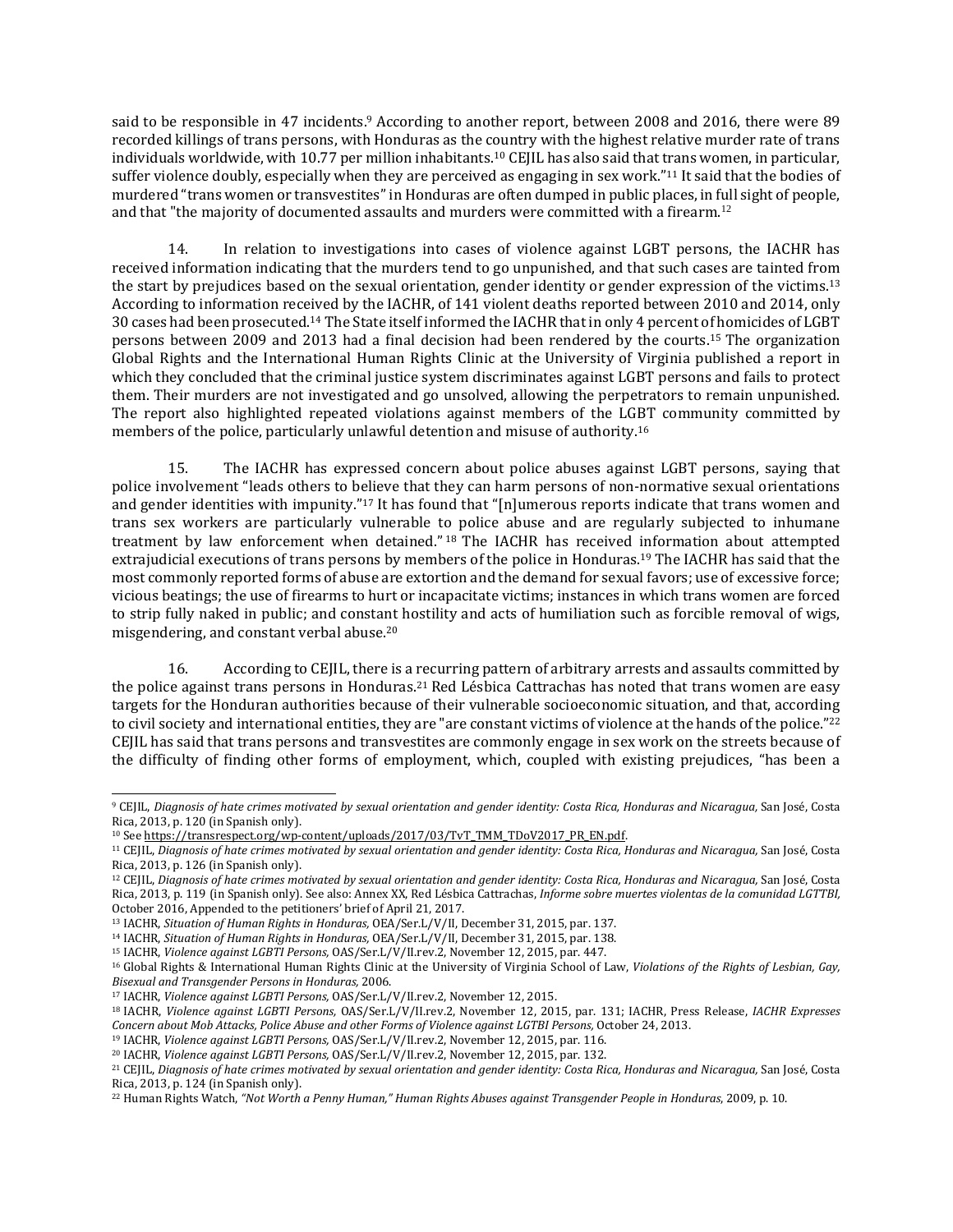determining factor in increasing their exposure to crimes, whether at the hands of the police or of members of the public."<sup>23</sup> Most arbitrary detentions of trans women sex workers occur during encounters with police and military personnel who seek sexual services from them and then refuse to pay.<sup>24</sup>

17. The IACHR has found that in most cases, the victim's sexual orientation or gender identity or expression are completely disregarded in the investigation, despite their potential usefulness in identifying possible motives or suspects. In other instances, such discriminatory assumptions or prejudice may also lead to an abandonment or unsuccessful conclusion of the investigation, or may even prevent there being any investigation at all.<sup>25</sup> According to Human Rights Watch, "[p]rejudices within law enforcement agencies may lead to bias in police investigations of crimes against transgender people. Investigative independence may also be at risk when the perpetrators are members of the police force.<sup>26</sup>

18. The IACHR noted that "defenders of the human rights of trans persons are in a situation of extreme vulnerability to suffering violence by state and non-state actors, as a reprisal for their human rights activism and the carrying out of sex work. Trans women human rights defenders are ... subjected to arbitrary arrest, extortion and threats from police officers." <sup>27</sup> This context is relevant, given that, as is described hereinbelow, Vicky Hernández, was a defender of the human rights of trans persons.

# **2. General context of the coup and violations of the rights of LGBT people**

19. On June 28, 2009, the democratically elected president was overthrown in Honduras and the constitutional order, interrupted.<sup>28</sup> In relation to that, the IACHR reported that "violations of the rights to life, humane treatment, freedom of assembly and association, personal liberty, judicial guarantees, freedom of expression, political rights, the rights of women and the rights of minority groups were exacerbated by the absence of democratic institutions capable of processing complaints, investigating facts, punishing those responsible and making reparations to the victims."<sup>29</sup> The interruption of the constitutional order caused by the coup d'état "was coupled with a heavy military presence in various areas of civilian life, suspension of guarantees with enforcement of curfews, and the ineffectiveness of judicial remedies in safeguarding people's fundamental rights."<sup>30</sup> The IACHR concluded that repeated curfews, the militarization, the primacy of military power over civilian power, and the inefficacy of the judicial mechanisms, all placed the entire population in a defenseless situation, which created a favorable climate for the perpetration of human rights violations.<sup>31</sup>

20. Since the coup d'état in Honduras, the  $IACHR<sup>32</sup>$  and the UN Special Rapporteur on the situation of human rights defenders<sup>33</sup> have found that LGBT persons were among the groups suffering severe violence in Honduras.<sup>34</sup> The Special Rapporteur indicated that the persistence of such acts could indicate a pattern of hate crimes, primarily committed by the police and private security guards.<sup>35</sup> CEJIL conducted a study that analyzed the rise in killings and concluded that the coup generated a general climate of violence and insecurity and marked a tipping point in terms of a worsening of crimes against life of members of the LGBT population. In terms of statistics, it stated that by "late 2009, the documented figures for such acts were double those of 2008, three times as high as those of 2007, and exponentially higher than the numbers for previous years, such

<sup>&</sup>lt;sup>23</sup> CEJIL, Diagnosis of hate crimes motivated by sexual [orientation](https://www.cejil.org/sites/default/files/legacy_files/El%20Caso%20de%20Honduras.pdf) and gender identity: Costa Rica, Honduras and Nicaragua, San José, Costa Rica, 2013, p. 120 (in Spanish only).

<sup>24</sup> Human Rights Watch, *"Not Worth a Penny Human," Human Rights Abuses against Transgender People in Honduras*, 2009, p. 10.

<sup>25</sup> IACHR, *Violence against LGBTI Persons,* OAS/Ser.L/V/II.rev.2, November 12, 2015, par. 484.

<sup>26</sup> Human Rights Watch, *"Not Worth a Penny Human," Human Rights Abuses against Transgender People in Honduras*, 2009.

<sup>27</sup> IACHR, *Preliminary Observations concerning the Human Rights Situation in Honduras*, December 5, 2014.

<sup>28</sup> IACHR, *Honduras: Human Rights and the Coup d'État,* OEA/Ser.L/V/II, December 30, 2009.

<sup>29</sup> IACHR, *Honduras: Human Rights and the Coup d'État,* OEA/Ser.L/V/II, December 30, 2009, par. 14.

<sup>30</sup> IACHR, *Honduras: Human Rights and the Coup d'État,* OEA/Ser.L/V/II, December 30, 2009, par. 22.

<sup>31</sup> IACHR, *Honduras: Human Rights and the Coup d'État,* OEA/Ser.L/V/II, December 30, 2009, par. 164.

<sup>32</sup> IACHR, *Honduras: Human Rights and the Coup d'État,* OEA/Ser.L/V/II, Doc. 55, December 30, 2009, pars. 10, 198, 206 and 265.

<sup>33</sup> United Nations, Report of the Special Rapporteur on the situation of human rights defenders, Margaret Sekaggya, Addendum, Mission to *Honduras,* A/HRC/22/47/Add.1. December 13, 2012, par. 90.

<sup>34</sup> IACHR, *Violence against LGBTI Persons,* OAS/Ser.L/V/II.rev.2, November 12, 2015, par. 141.

<sup>&</sup>lt;sup>35</sup> United Nations, Report of the Special Rapporteur on the situation of human rights defenders, Margaret Sekaggya, Addendum, Mission to *Honduras,* A/HRC/22/47/Add.1. December 13, 2012, par. 90.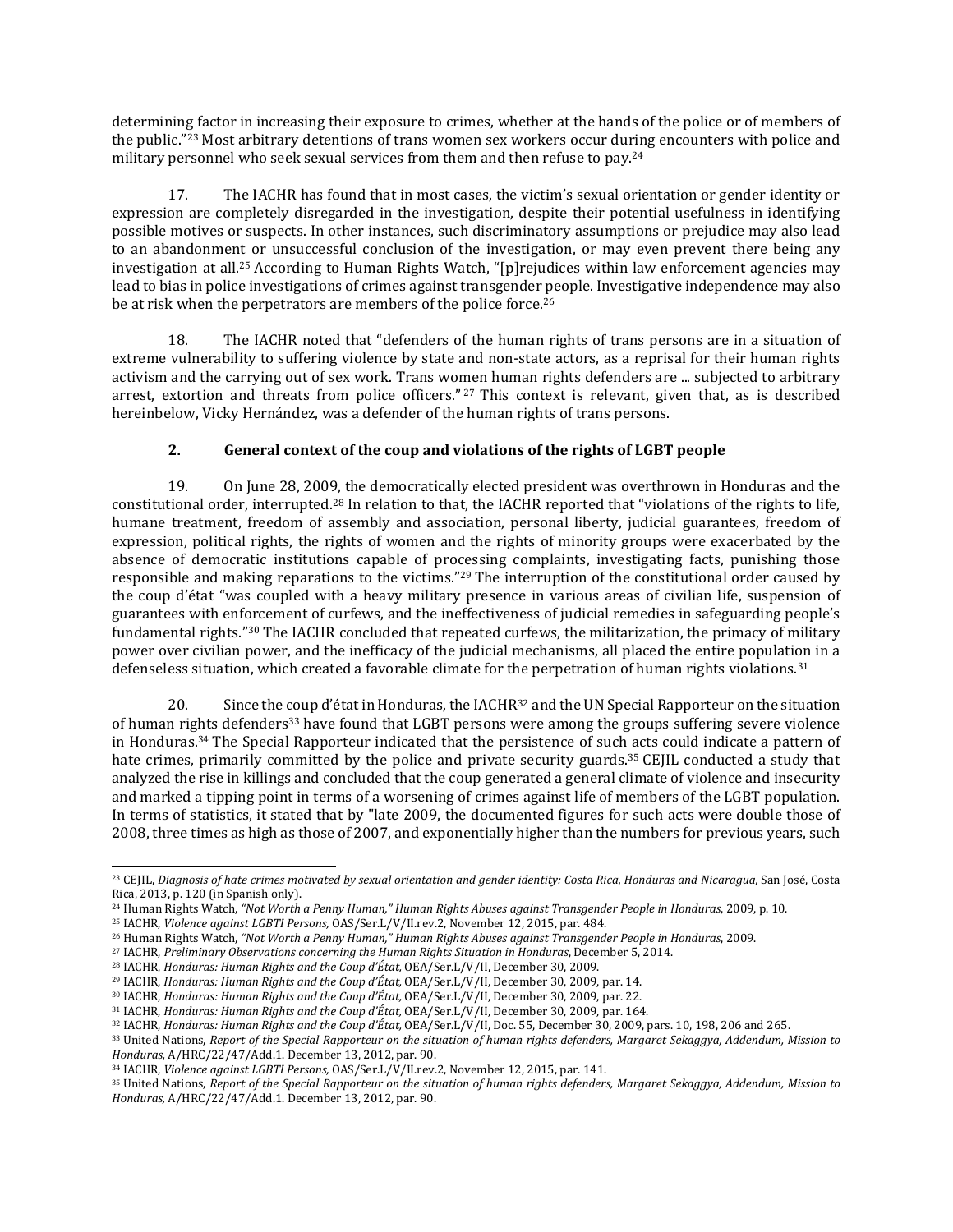as 2005 or 2006 ... [T]he number LGBT persons murdered in 2009 and 2010 was almost as high as the total documented number between 2003 and 2008." It added:

(…) during the seven-month de facto government of Roberto Micheletti, the incidence of crimes against life targeting members of the LGBT population by semester increased fivefold (with 23 killings in the six-month period; that is, more than three crimes of that type per month). It is worth noting that during the multiple curfews instituted in the months following the coup, the state security forces maintained tight control and a heavy presence on the streets, and it was precisely during such periods that murders were committed of LGBT persons (particularly trans people and transvestites engaging in sex work), whose bodies were then also found on streets and in other public places. Given the situation, a number of activists believe that there is a strong probability that many of the murders committed in that context can be attributed to the state security forces.<sup>36</sup>

# **B. Regarding Vicky Hernandez and her Immediate Family**

21. Vicky Hernández was born in San Pedro Sula, Honduras, on September 21, 1983, and was registered at birth as Jonhy Emilson Hernández.<sup>37</sup> She went to school until the sixth grade of primary, when she was forced to drop out in order to get a job and support her mother financially, as well as contributing to her niece's education costs.<sup>38</sup> The petitioners say that Vicky was a sex worker and a recognized activist within the *Unidad Color Rosa, Colectivo TTT*, an organization that defends the human rights of trans persons in Honduras.<sup>39</sup> They said that at the time of the events, Vicky was 26 years old and lived in San Pedro Sula with her mother, Rosa Argelia Hernández Martínez; her cousin, Tatiana Rápalo Hernández; <sup>40</sup> and her three-year-old niece, Argelia Johana Reyes Ríos.<sup>41</sup> The petitioners say that Vicky was enjoyed a good relationship with her siblings and was very close to her relatives, especially her niece Andrea Ríos.<sup>42</sup> According to the socioeconomic report, Vicky was living with HIV. The same document reports that Mrs. Rosa Argelia mentioned that two months before she was murdered, her daughter was the victim of an attack by a security guard who dealt her a machete blow to the head. She said that Vicky went immediately to the police station, where the police told her, "For all we care, you can die." A friend later took at the hospital."<sup>43</sup>

#### **C. Facts in the Case**

22. On the night of June 28, 2009, at a press conference held on the premises of the National Congress, the de facto president, Roberto Micheletti declared a curfew in the context of the coup d'état. The measure was in effect from 9:00 p.m. to 6 a.m. over the course of the next 48 hours. The IACHR has said that there is no information regarding the legal instrument on which the curfew was based.<sup>44</sup>

23. In a statement, Vicky's mother said that on the morning of June 27, 2009, Vicky asked to borrow 100 lémpiras. Then she left and she never saw her again.<sup>45</sup> The petitioners said that, according to information that Mrs. Rosa Argelia provided to Cattrachas, Vicky was last seen on the afternoon of June 28, 2009, leaving the home of Marimar, a trans friend and sex worker whom she had gone to visit.<sup>46</sup> At 7:30 a.m.

<sup>&</sup>lt;sup>36</sup> CEJIL, Diagnosis of hate crimes motivated by sexual [orientation](https://www.cejil.org/sites/default/files/legacy_files/El%20Caso%20de%20Honduras.pdf) and gender identity: Costa Rica, Honduras and Nicaragua, San José, Costa Rica, 2013, pp. 131-133.

<sup>37</sup> Annex 1. Socioeconomic report, Cattrachas, March 2, 2017. Appended to the petitioners' brief of April 21, 2017.

<sup>38</sup> Annex 1. Socioeconomic report, Cattrachas, March 2, 2017. Appended to the petitioners' brief of April 21, 2017.

<sup>39</sup> Petitioners' brief of April 21, 2017.

<sup>40</sup> According to the petitioners, Tatiana Rápalo Hernández was the alleged victim's cousin, but she was registered in the national register with Vicky's mother's surname, which is why she regards her as her youngest daughter. She said that Vicky and Tatiana were very close, and that she was the first person he spoke to about her transgender identity.

<sup>41</sup>. Petitioners' brief of April 21, 2017.

<sup>42</sup> Annex 1. Socioeconomic report, Cattrachas, March 2, 2017. Appended to the petitioners' brief of April 21, 2017.

<sup>43</sup> Annex 1. Socioeconomic report, Cattrachas, March 2, 2017. Appended to the petitioners' brief of April 21, 2017.

<sup>44</sup> IACHR, *Honduras: Human Rights and the Coup d'État,* OEA/Ser.L/V/II, December 30, 2009, par. 89.

<sup>45</sup> Annex 2. Investigation Record 1057-09 presented on November 20, 2013, Statement of Rosa Argelia Hernández Martínez, May 3, 2011. Appended to the petitioners' brief of April 1, 2015.

<sup>46</sup> Annex 1. Socioeconomic report, Cattrachas, March 2, 2017. Appended to the petitioners' brief of April 21, 2017.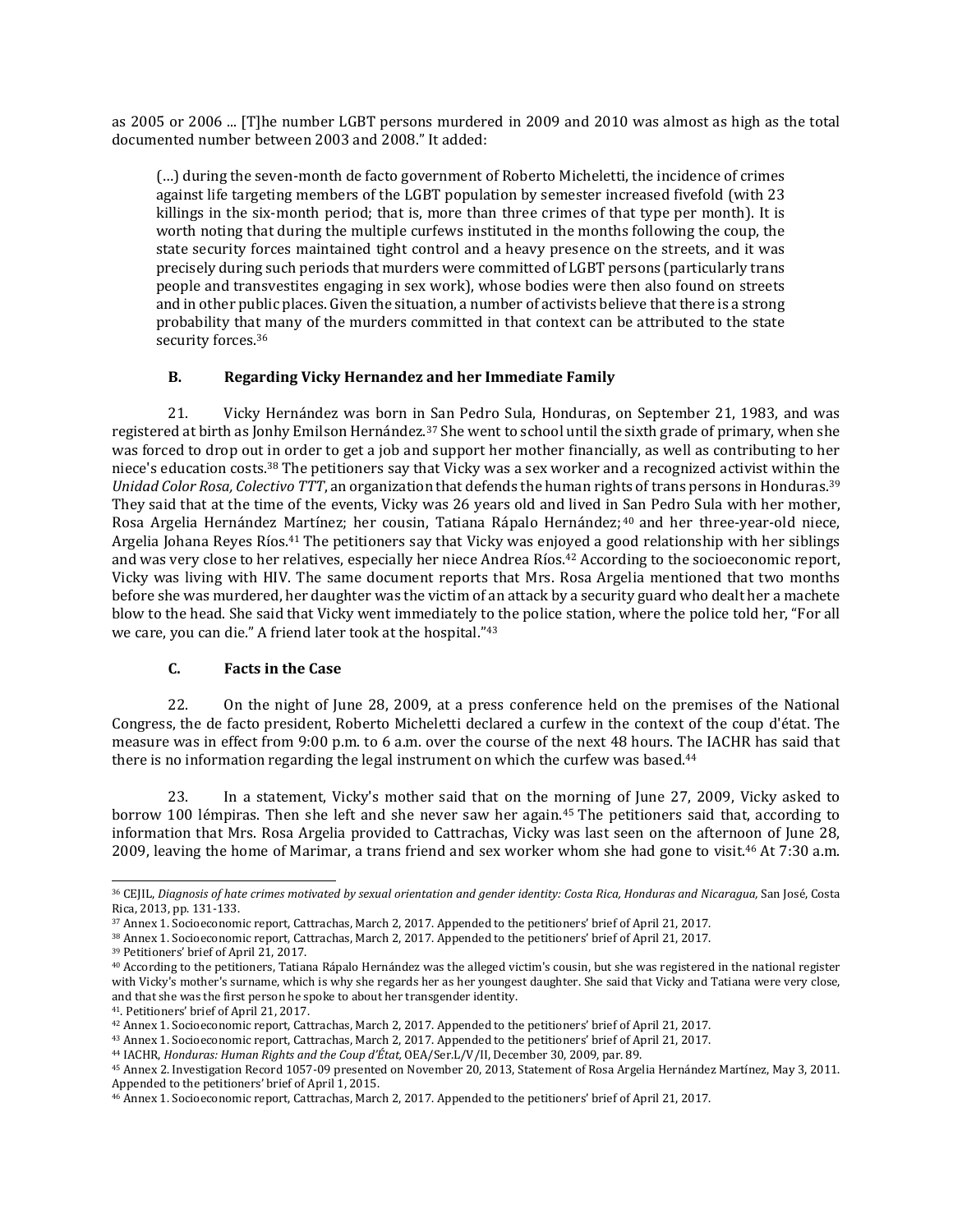on June 29, 2009, after the curfew had ended, investigators at the National Bureau of Criminal Investigation (DNIC) were informed of the discovery of the lifeless corpse of Vicky Hernández on public view at No. 3 Calle 7 y 8, Avenida Colonia Ruiz, San Pedro Sula. DNIC personnel arrived at the scene of the crime at 9:15 a.m. to carry out the removal of the corpse.<sup>47</sup> The record of the removal of the corpse noted that "there was a large number of curious onlookers and journalists" at the scene.<sup>48</sup>

24. The coroner at the scene of the crime noted a wound with irregular edges in Vicky's left eye, a wound with irregular edges on the left frontal region, and bruising around her eye. The coroner concluded that Vicky was murdered with a firearm and determined a postmortem interval of 8 to 10 hours prior to the discovery of her body at 9:10 a.m. She was registered as "John Doe" ["*desconocido (sexo masculino)"* ].<sup>49</sup> The record also reported the discovery of a bullet and an apparently used condom next to the body. <sup>50</sup> The investigation record does not say whether any tests were performed or if any signs of sexual violence were found on Vicky's body.

25. In the wake of the incident, human rights organizations denounced that forensic authorities refused to carry out an autopsy, on the pretext that the victim was presumed to be living with HIV.<sup>51</sup> According to information provided by the State in December 2015, the investigation file contains a transcript of the autopsy report prepared by Dr. Itpsa Suyem Rosales, "which determined that the cause of death was a brain laceration and described the injuries found as caused by a firearm projectile, as well as an entry and exit wound."<sup>52</sup> The record provided by the petitioners does not contain the report.

26. According to the statement provided by Mrs. Rosa Argelia, on the afternoon of June 29, a trans woman called Alicia, who was murdered some time afterwards, called her to let her know that her daughter had been found dead. She said that on receiving the news she thought it was a joke and asked one of her sons to investigate what had happened; he later confirmed that Vicky's body had been found.<sup>53</sup> According to the socioeconomic report, Mrs. Rosa Argelia went to the Public Prosecution Service (*Ministerio Público*) morgue with Fredy, a friend of Vicky's who was living with them at the time, to identify the body.<sup>54</sup>

27. According to the report containing Rosa Argelia's statement, she said that "one week before her son was killed he had told her that another transvestite, whose name she did not recall, had attacked him and threatened him, saying that if he saw him again he would kill him. According to Mrs. Hernández, she did not know the transvestite's physical appearance or his name or alias."<sup>55</sup>

28. Vicky's wake was held at the offices of Unidad Color Rosa, Colectivo TTT in San Pedro Sula and she was later buried at La Puerta cemetery.<sup>56</sup> The record shows that Vicky's death was not registered in the National Civil Records Office until 2013.<sup>57</sup>

# **A. DOMESTIC PROCEEDINGS**

<sup>47</sup> Annex 3, Investigation Record 1057-09 presented on November 20, 2013, Preliminary inspection. Appended to the petitioners' brief of April 1, 2015.

<sup>48</sup> Annex 4. Investigation Record 1057-09 presented on November 20, 2013, Record of removal of corpse. Appended to the petitioners' brief of April 1, 2015.

<sup>49</sup> Annex 4. Investigation Record 1057-09 presented on November 20, 2013, Record of removal of corpse. Appended to the petitioners' brief of April 1, 2015.

<sup>50</sup> Annex 4. Investigation Record 1057-09 presented on November 20, 2013, Record of removal of corpse. Appended to the petitioners' brief of April 1, 2015.

<sup>&</sup>lt;sup>51</sup> CIPRODEH. Reporte de violaciones a derechos humanos después del golpe de Estado político-militar del 28 de junio de 2009, July 17, 2009, p. 8.

<sup>52</sup> Annex 5. Official Letter FGR No. 667-2015, Office of the Public Prosecutor of the Republic, October 14, 2015. Appended to the State's brief of December 7, 2015.

<sup>53</sup> Annex 2. Investigation Record 1057-09 presented on November 20, 2013, Statement of Rosa Argelia Hernández Martínez, May 3, 2011. Appended to the petitioners' brief of April 1, 2015.

<sup>54</sup> Annex 1. Socioeconomic report, Cattrachas, March 2, 2017. Appended to the petitioners' brief of April 21, 2017.

<sup>55</sup> Annex 2. Investigation Record 1057-09 presented on November 20, 2013, Statement of Rosa Argelia Hernández Martínez, May 3, 2011. Appended to the petitioners' brief of April 1, 2015.

<sup>56</sup> Annex 1, Socioeconomic report, Cattrachas, March 2, 2017. Appended to the petitioners' brief of April 21, 2017.

<sup>57</sup> Annex 6, Mission report, October 14-18, 2013. Appended to the petitioners' brief of April 21, 2017.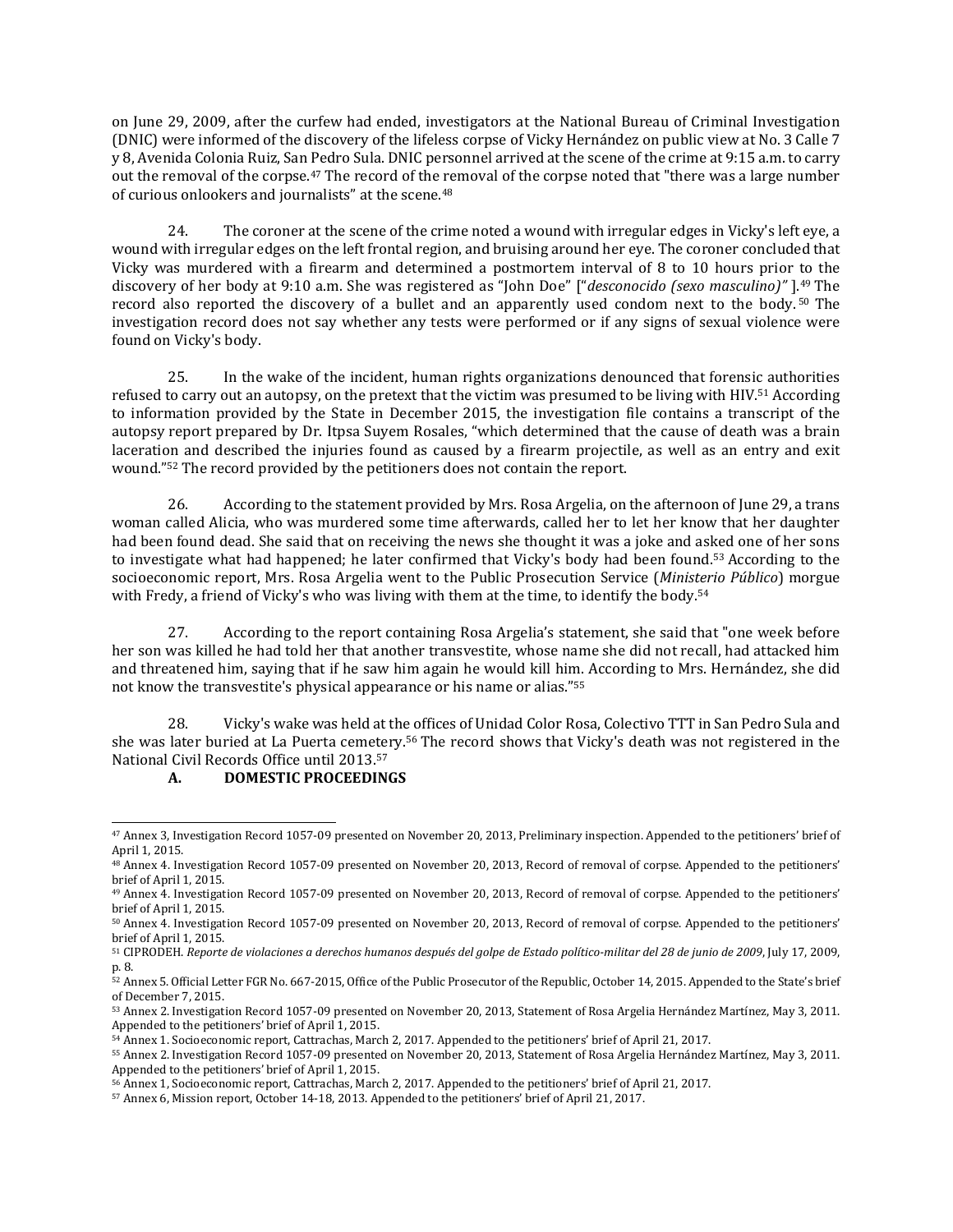29. The case of the Public Prosecution Service was registered as a proceeding against unknown persons for the crime of homicide of Jhony Emilson Hernández Martínez.<sup>58</sup> The State said that the case was under the jurisdiction of the Office of the Special Prosecutor for Crimes against Life and, since 2013, the Social Impact Homicide Unit (*Unidad de Muertes de Impacto Social*).<sup>59</sup> The preliminary inspection and record of removal of the corpse were done on June 29, 2009.<sup>60</sup> On July 24, 2009, the IACHR requested the Supreme Court of Justice of Honduras for information on the case under Article 41 of the American Convention.<sup>61</sup> As the IACHR noted in its report *Honduras: Human Rights and the Coup d'État*, the Supreme Court made the following reply:

In the case of the death of Jonhy Emilson (Sonny Emilson) Hernández Martínez alias "Vicky Hernández Castillo," a member of the LGTTB community identification number 0501‐1983‐ 08333, a native and resident of the Sunsery neighborhood of San Pedro Sula, Cortés, age 26. The forensics report found that the cause of death was strangulation; the case is currently under investigation. Thus far, the motive for the crime is unknown although the most likely theory is that this was a crime of passion. $62$ 

30. On March 16, 2011, the Crimes against Life Unit of the Prosecutor's Office requested the Regional Director of Forensic Medicine for the autopsy reports on at least six homicides of trans women, including the case of Vicky Hernández.<sup>63</sup> The record contains no reply to that request.

31. On March 30, 2011, the investigating prosecutor at the Crimes against Life Unit requested the DNIC to conduct more investigative procedures in the case of Vicky Hernández, including:

1. Identify the suspects, including their legal particulars. 2. Forward photographs of the suspects. 3. Request the Department of Forensic Pathology for the autopsy report on the victim. 4, Request criminal records for the suspects and the victim. 5. Take statements from witnesses to the criminal act. 6. Take statements from the aggrieved (the victim's relatives). 7. Investigate whether semen was obtained from exhibit No. 1 "allegedly used condom and its wrapper" in order to perform the relevant forensic analysis. 8. Establish the motive for the homicide of the deceased. 9. Any other necessary procedure to clarify the criminal act. The foregoing should be sent to this prosecutor's office as a matter of urgency.<sup>64</sup>

32. On May 3, 2011, the DNIC took a witness statement from Vicky Hernández's mother.<sup>65</sup> The Commission notes that in the preliminary inspection procedure, under the heading "Witnesses and Family Members," in addition to the home address of Rosa Argelia Hernández, also provided are information on two of Vicky's friends and the address of the Unidad Color Rosa group.<sup>66</sup> One, whose name was given as Milton Torres, was a trans woman by the name of Michelle Torres who was murdered with a firearm on August 30, 2009 in San Pedro Sula, but was never interviewed.<sup>67</sup>

<sup>58</sup> Annex 7, Investigation Record 1057-09 presented on November 20, 2013, Appended to the petitioners' brief of April 1, 2015. <sup>59</sup> State's brief of November 3, 2017.

<sup>60</sup> Annexes 3 and 4. Investigation Record 1057-09 presented on November 20, 2013, Preliminary inspection and record of removal of corpse. Appended to the petitioners' brief of April 1, 2015.

<sup>61</sup> IACHR, *Honduras: Human Rights and the Coup d'État,* OEA/Ser.L/V/II, December 30, 2009, par. 238.

<sup>62</sup> IACHR, *Honduras: Human Rights and the Coup d'État,* OEA/Ser.L/V/II, December 30, 2009, par. 238.

<sup>63</sup> Annex XX. Official Letter, Crimes against Life Unit, March 16, 2016, Investigation Record 1057-09 presented on November 20, 2016. Appended to the petitioners' brief of April 1, 2015.

<sup>64</sup> Annex 8. Investigation Record 1057-09 presented on November 20, 2013, Official Letter, Investigating Prosecutor's Office, Crimes against Life Unit, March 30, 2011. Appended to the petitioners' brief of April 1, 2015.

<sup>65</sup> Annex 2. Investigation Record 1057-09 presented on November 20, 2013, Statement of Rosa Argelia Hernández Martínez, May 3, 2011. Appended to the petitioners' brief of April 1, 2015.

<sup>66</sup> Annex 3. Investigation Record 1057-09 presented on November 20, 2013, Preliminary inspection. Appended to the petitioners' brief of April 1, 2015.

<sup>67</sup> Annex 9. Investigation Record 1057-09 presented on November 20, 2013, Official Letter, Crimes against Life Unit, March 16, 2016. Appended to the petitioners' brief of April 1, 2015, and Annex XX. Petitioners' brief of April 21, 2017.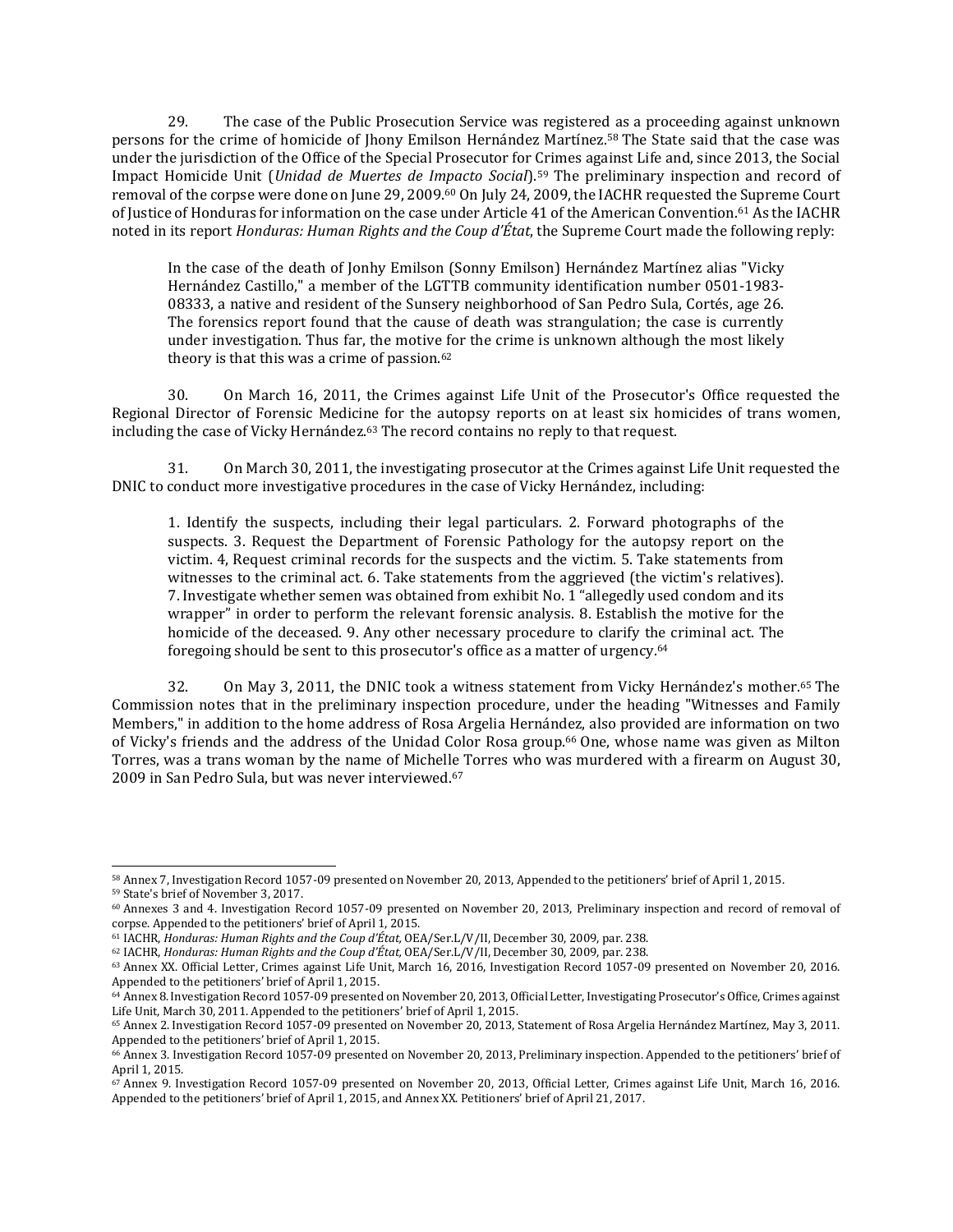33. In May 2011, a request was made to the DNIC for Vicky Hernández's criminal record.<sup>68</sup> On March 8, 2013, the Office of the Prosecutor for Crimes against Life urgently requested the DNIC to send the photographic album and crime scene sketch for the Vicky Hernández case to the Sexual Diversity and Social Impact Homicide Unit.<sup>69</sup> Based on the information available, it is not known if that request was followed up. On that same date, the Office of the Special Prosecutor for Crimes against Life requested the Bureau of Immigration and Foreign Status to notify it of Vicky Hernández's migratory movements as a matter of urgency.<sup>70</sup>

34. On July 23, 2013, a criminal investigation analyst with the Sexual Diversity and Social Impact Homicide Unit submitted a report containing a list of procedures carried out and informing that the autopsy, numbered A-1384-09, had been performed by Dr. Dixiana Rosales, who no longer worked for the Directorate of Forensic Medicine, for which reason efforts were underway to locate her and take her statement.<sup>71</sup>

35. On May 17 and 18, and on June 6, 10, and 23, 2013, the petitioners made multiple attempts with the Office of the General Coordinator for Prosecutors, the Office of the Regional Coordinator for Northern Zone Prosecutors, and the Special Prosecutor for Common Crimes, Tegucigalpa to obtain a copy of the judicial record, without receiving any response.<sup>72</sup>

36. In October 2013, the lawyer Rita Isabel Romero became attorney for Rosa Argelia Herández in the domestic proceeding.<sup>73</sup> In an interview with Vicky Hernández's mother and next-of-kin on October 14, 2013, they told Ms. Romero that "they themselves prepared [Vicky's] body for burial and they know for a fact that there were no marks on her neck, chest, or anywhere else on her body to indicate that she had undergone an autopsy."74 The lawyer Romero also found that Vicky Hernández's death had not been registered in the Civil Records Office and undertook the necessary formalities for her death to be registered.<sup>75</sup>

37. On October 16, 2013, the Ms. Romero went to the Public Prosecution Service to obtain a complete copy of the record and was granted approval to examine it.<sup>76</sup> On October 17, 2013, the lawyer Romero formally requested a photocopy of the record.<sup>77</sup> She also requested the Regional Director of Forensic Medicine, taking into account the report of July 23 of that year, to corroborate whether the doctor who performed the autopsy in the Vicky Hernández case was Dr. Dixiana Ferrufino or Dr. Itpsa Rosales.<sup>78</sup> Finally, she asked that the request of the Crimes against Life Unit of the Prosecutor's Office of March 16, 2011, be fulfilled, stating that as of October 16, 2013, the autopsy report that had being requested two years earlier was nowhere to be found in the record.<sup>79</sup>

38. On October 18, 2013, the Regional Coordinator of Forensic Medicine informed the Special Prosecutor for Crimes against Life that the autopsy report prepared by Dr. Itpsa Rosales in the Vicky Hernández case had been sent to the Homicide Prosecution Unit on July 13, 2013.<sup>80</sup> On October 28, 2013, the Office of the

<sup>68</sup> Annex 10. Investigation Record 1057-09 presented on November 20, 2013, Criminal record. Appended to the petitioners' brief of April 1, 2015.

<sup>69</sup> Annex 11. Investigation Record 1057-09 presented on November 20, 2013, Official Letter 053-13, Office of the Prosecutor for Crimes against Life, March 8, 2013. Appended to the petitioners' brief of April 1, 2015.

<sup>70</sup> Annex 12. Investigation Record 1057-09 presented on November 20, 2013, Official Letter 055-13, Office of the Prosecutor for Crimes against Life, March 8, 2013. Appended to the petitioners' brief of April 1, 2015.

<sup>71</sup> Annex 13. Investigation Record 1057-09 presented on November 20, 2013, Report, Office of the Special Prosecutor for Crimes against Life, UEMIS, July 23, 2013. Appended to the petitioners' brief of April 1, 2015.

<sup>72</sup> Annex 14. Communications with lawyers prosecutor's office requesting a copy of the judicial record. Appended to the petitioners' brief of August 23, 2013.

<sup>73</sup> Annex 15. Investigation Record 1057-09 presented on November 20, 2013, Power of attorney granted by Rosa Argelia Hernández Martínez to the lawyer Romero. Appended to the petitioners' brief of April 1, 2015.

<sup>74</sup> Annex 6. Mission report, October 14-18, 2013. Appended to the petitioners' brief of April 21, 2017.

<sup>75</sup> Annex 6. Mission report, October 14-18, 2013. Appended to the petitioners' brief of April 21, 2017.

<sup>76</sup> Annex 16, Investigation Record 1057-09 presented on November 20, 2016, Procedure report, Office of the Special Prosecutor for Crimes against Life, October 16, 2013. Appended to the petitioners' brief of April 1, 2015.

Mission report dated October 22, 2013, prepared by Rita Isabel Romero, Annex C.

<sup>77</sup> Annex 17, Investigation Record 1057-09 presented on November 20, 2013, Request for a copy of record 1057-09 by the lawyer Rita Romero, October 17, 2013. Appended to the petitioners' brief of April 1, 2015.

<sup>78</sup> Annex 18. Request to the Regional Directorate Forensic Medicine, October 17, 2013. Appended to the petitioners' brief of April 1, 2015.

<sup>79</sup> Annex 18. Request to the Regional Directorate Forensic Medicine, October 17, 2013. Appended to the petitioners' brief of April 1, 2015.

<sup>80</sup> Annex 19, Official letter, Regional Coordinator of Forensic Medicine, October 18, 2013. Appended to the petitioners' brief of April 1, 2015.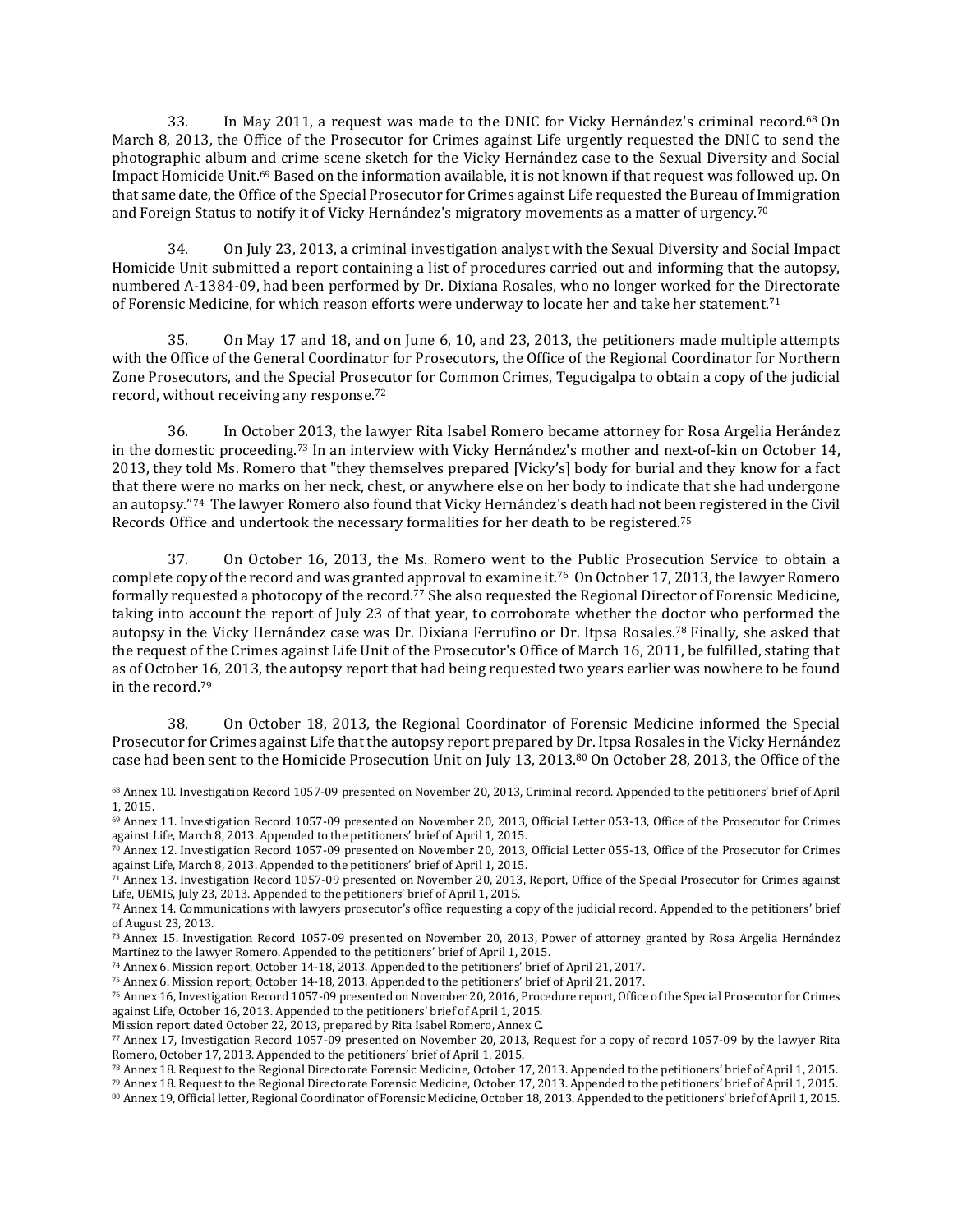Prosecutor of the Social Impact Homicide Unit sent a second request to the Regional Director of Forensic Medicine, asking that the report and photographs of the autopsy prepared by Dr. Rosales be sent as a matter of urgency.<sup>81</sup> In a reasoned decision of that same date, the Office of the Prosecutor for Crimes against Life refused the request of the lawyer Romero for a photocopy of the record, saying that the case was under investigation and, therefore, "it would jeopardize the investigation." 82 On October 30, 2013, the lawyer Romero again requested the Special Prosecutor for Crimes against Life for a record of the investigation as the hierarchical superior.<sup>83</sup> On that same date, she formally requested the same prosecutor to locate the autopsy report in the Vicky Hernández case and include it in the record of the investigation.<sup>84</sup>

39. On November 4, 2013, a criminal investigation analyst at the Sexual Diversity and Social Impact Homicide Unit prepared a report for the prosecutor of the Sexual Diversity and Social Impact Homicide Unit on the steps taken in the investigation, saying that several calls had been made to the telephone number of Vicky's mother but that the person who answered provided no information about her.<sup>85</sup> The IACHR notes that the petitioners said that Mrs. Rosa Argelia is still living at the address provided in the record of the investigation.<sup>86</sup> In a procedure report of that same date, the Office of the Prosecutor for Crimes against Life indicated that it had attempted to make telephone calls to Oscar Almendazez, the Episcopal Ministry, and Unidad Color Rosa but that all the numbers had sounded "disconnected."<sup>87</sup>

40. On November 12, 2013, the Social Impact Homicide Unit Sent the record to the Special Unit for Crimes against Life Examination.<sup>88</sup> On November 20, 2013, in a reasoned decision, the special prosecutor of the Crimes against Life Prosecution Unit recognized the mother's right to obtain a copy of the record.<sup>89</sup>

41. In March 2015, the lawyer Romero had another opportunity to examine the record and found that there was no evidence that the authorities were continuing to conduct investigative procedures.<sup>90</sup> She also noted that the following documents had not been incorporated into the record: (i) the autopsy report, (ii) the note dated October 18, 2013, from the Forensic Medicine Service to the Office of the Special Prosecutor for Crimes against Life, informing that said autopsy "was sent to the Homicide prosecution unit on July 13, 2013," and (iii) the requests submitted by her on October 17 and 30, 2013.<sup>91</sup> Accordingly, on March 12, 2015, the Ms. Romero reiterated the formal request that the autopsy report be included in the record.<sup>92</sup>

42. The petitioners said that subsequently, on February 22 and March 2, 2017, formal requests were submitted by the representatives of Rosa Argelia to be given access to an updated copy of the record but that the State has systematically refused to allow them access to it.<sup>93</sup> The state argued that "private citizens" cannot be allowed access to investigative procedures because they may hinder them."<sup>94</sup> The State said that on September 13, 2017, a request was made to the "Evidence Warehouse for a report on the exhibits collected at

 $\overline{\phantom{a}}$ <sup>81</sup> Annex 20. Investigation Record 1057-09 presented on November 20, 2013, Official letter 322-13, Social Impact Homicide Unit Prosecutor, October 28, 2013. Appended to the petitioners' brief of April 1, 2015.

<sup>82</sup> Annex 21. Investigation Record 1057-09 presented on November 20, 2013, Reason decision, Office of the Prosecutor for Crimes against Life, October 28, 2013. Appended to the petitioners' brief of April 1, 2015.

<sup>83</sup> Annex 22. Investigation Record 1057-09 presented on November 20, 2013, Request for a copy of record 1057-09 by the lawyer Rita Romero, October 30, 2013. Appended to the petitioners' brief of April 1, 2015.

<sup>84</sup> Annex 23, Request to the Office of the Special Prosecutor for Crimes against Life, October 30, 2013. Appended to the petitioners' brief of April 1, 2015.

<sup>85</sup> Annex 24. Investigation Record 1057-09 presented on November 20, 2013, Report, Office of the Special Prosecutor for Crimes against Life UEMIS, November 4, 2013. Appended to the petitioners' brief of April 1, 2015.

<sup>86</sup> Petitioners' brief of April 21, 2017.

<sup>87</sup> Annex 25. Investigation Record 1057-09 presented on November 20, 2013, Procedure report, Office of the Special Prosecutor for Crimes against Life, November 4, 2013. Appended to the petitioners' brief of April 1, 2015.

<sup>88</sup> Annex 26. Investigation Record 1057-09 presented on November 20, 2013, Memorandum No. 80-13, Social Impact Homicide Unit, November 12, 2013. Appended to the petitioners' brief of April 1, 2015.

<sup>89</sup> Annex 27. Investigation Record 1057-09 presented on November 20, 2013, Reason decision, Office of the Head of the Crimes against Life Prosecution Unit, November 20, 2013. Appended to the petitioners' brief of April 1, 2015.

<sup>90</sup> Annex 28. Reiteration of the request of October 30, 2013, March 12, 2015. Appended to the petitioners' brief of April 1, 2015.

<sup>91</sup> Annex 28. Reiteration of the request of October 30, 2013, March 12, 2015. Appended to the petitioners' brief of April 1, 2015.

<sup>92</sup> Annex 28, Reiteration of the request of October 30, 2013, March 12, 2015. Appended to the petitioners' brief of April 1, 2015.

<sup>93</sup> Petitioners' brief of April 21, 2017.

<sup>94</sup> State's brief of November 3, 2017.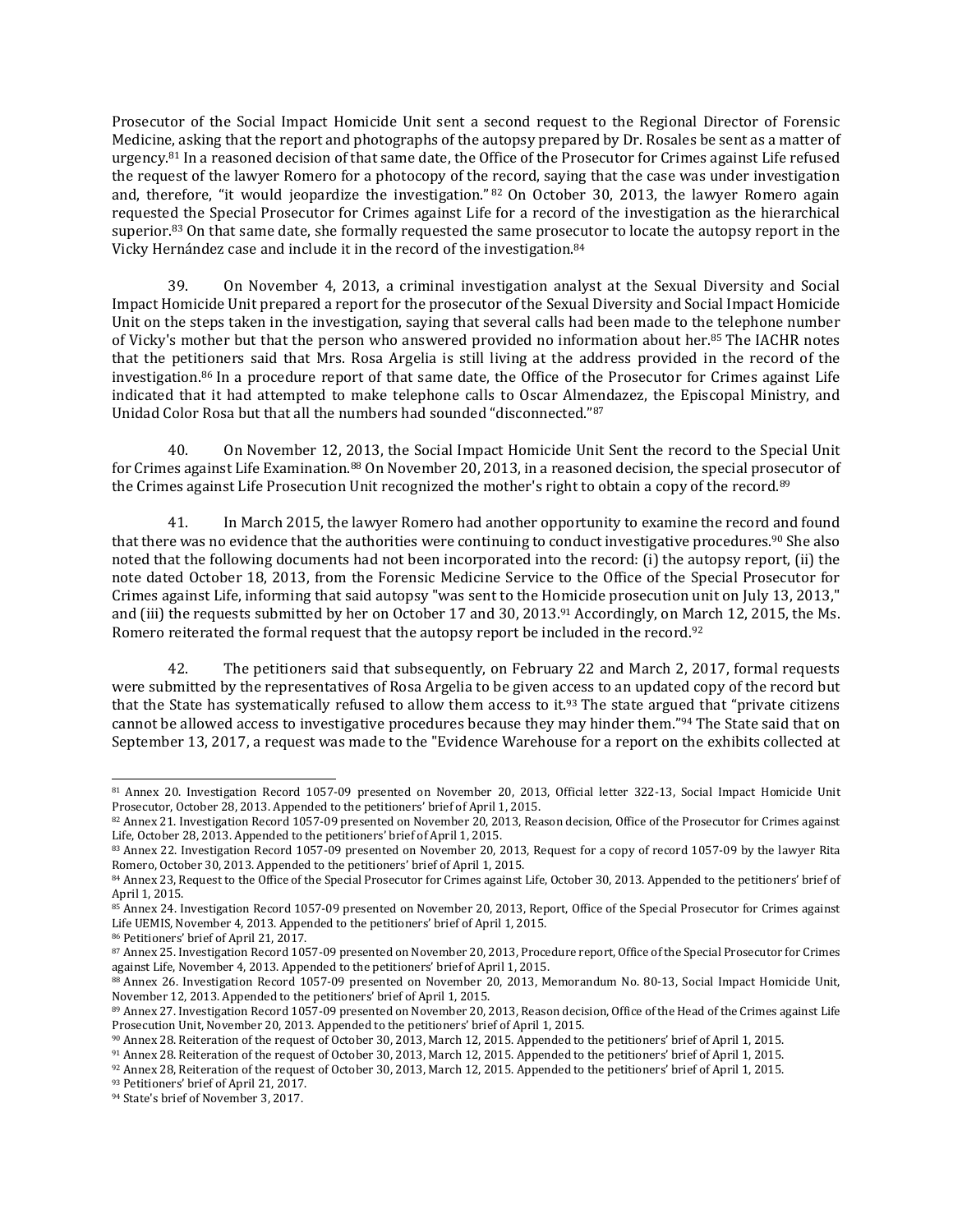the scene so as to know the location of each one and the laboratory in charge of them." It said that the purpose in doing so was to redirect the requests for expert opinions and reports.<sup>95</sup>

43. The petitioners said that at the time of submitting their observations on the merits of the case in April 2017, they did not have a complete and up-to-date copy of the record of the investigation.<sup>96</sup>

44. The petitioners said that Vicky's murder was an appalling emotional blow to her mother, whose suffering from the loss of her daughter continues to this day.<sup>97</sup> They said quite apart from the close relationship that Mrs. Rosa Argelia enjoyed with her daughter, Vicky's murder worsened her economic situation because Vicky contributed to the upkeep and education of her niece Argelia Johanna Reyes, who remained under the guardianship of her grandmother Rosa Argelia.<sup>98</sup> The petitioners say that all three continue to suffer from the emotional harm caused by the violent circumstances of Vicky's trans-femicide.<sup>99</sup> They said that those feelings have been aggravated by the authorities' obstruction in the course of the investigation, and that Mrs. Rosa Argelia says that state agents were responsible for her daughter's murder.<sup>100</sup>

45. The petitioners said that Vicky's trans-femicide had a powerful impact on the sexual diversity community in Honduras. They said that Vicky's fellow activists continue the struggle to bring clarity to the circumstances of her death and helped Vicky's mother to obtain legal representation in 2013 in order to have the case reviewed and to promote access to justice for Vicky and her next-of-kin.<sup>101</sup> Six of the seven women who founded Unidad Color Rosa, Colectivo TTT, the group to which Vicky belonged, have been murdered; and of the 27 trans women murdered in Honduras between 2009 and 2012, 15 were activists of that group.<sup>102</sup>

### **IV. LEGAL ANALYSIS**

**A. Rights to life,<sup>103</sup> humane treatment,<sup>104</sup> privacy,<sup>105</sup> freedom of expression,<sup>106</sup> equality and nondiscrimination<sup>107</sup> and to live free from violence<sup>108</sup> [Article 4(1), 5(1), 11, 13, 24 and 1(1) of the American Convention and 7(a) and (b) of the Convention of Belém do Pará]**

#### **1. General Considerations on right to life and the obligation to respect and ensure rights**

46. The Commission recalls that the right to life is a prerequisite for the enjoyment of all other human rights and if it is not respected all other rights are meaningless.<sup>109</sup> Compliance with Article 4, in

<sup>95</sup> State's brief of November 3, 2017.

<sup>96</sup> Petitioners' brief of April 21, 2017.

<sup>97</sup> Petitioners' brief of April 21, 2017.

<sup>98</sup> Annex 1. Socioeconomic report, Cattrachas, March 2, 2017. Appended to the petitioners' brief of April 21, 2017.

<sup>99</sup> Petitioners' brief of April 21, 2017.

<sup>100</sup> Annex 6. Mission report, October 14-18, 2013. Appended to the petitioners' brief of April 21, 2017.

<sup>101</sup> Annex 6, Mission report, October 14-18, 2013. Appended to the petitioners' brief of April 21, 2017.

<sup>102</sup> REDLACTRANS, La Noche Es Otro País - Impunidad y Violencia contra las Mujeres Transgénero Defensoras de Derechos Humanos en *América Latina,* 2012, pp. 28-29.

<sup>&</sup>lt;sup>103</sup> Article 4(1). Every person has the right to have his life respected. This right shall be protected by law and, in general, from the moment of conception. No one shall be arbitrarily deprived of his life.

<sup>104</sup> Article 5(1). Every person has the right to have his physical, mental, and moral integrity respected.

<sup>105</sup>The pertinent portions of that article provide: 1. 1.Everyone has the right to have his honor respected and his dignity recognized; 2. No one may be the object of arbitrary or abusive interference with his private life, his family, or his correspondence, or of unlawful attacks on his honor or reputation.

<sup>106</sup> The pertinent portions of Article 13 of the American Convention state: Everyone has the right to freedom of thought and expression. This right includes freedom to seek, receive, and impart information and ideas of all kinds, regardless of frontiers, either orally, in writing, in print, in the form of art, or through any other medium of one's choice.

 $107$  Article 24. All persons are equal before the law. Consequently, they are entitled, without discrimination, to equal protection of the law. <sup>108</sup> Article 7 of the Convention of Belém do Pará provides: The States Parties condemn all forms of violence against women and agree to pursue, by all appropriate means and without delay, policies to prevent, punish and eradicate such violence and undertake to: a. refrain from engaging in any act or practice of violence against women and to ensure that their authorities, officials, personnel, agents, and institutions act in conformity with this obligation; b. apply due diligence to prevent, investigate and impose penalties for violence against women [...].

<sup>109</sup> IACHR, Case 12.270, Report No. 2/15, Merits, Johan Alexis Ortiz Hernández, Venezuela, January 29, 2015, par. 185.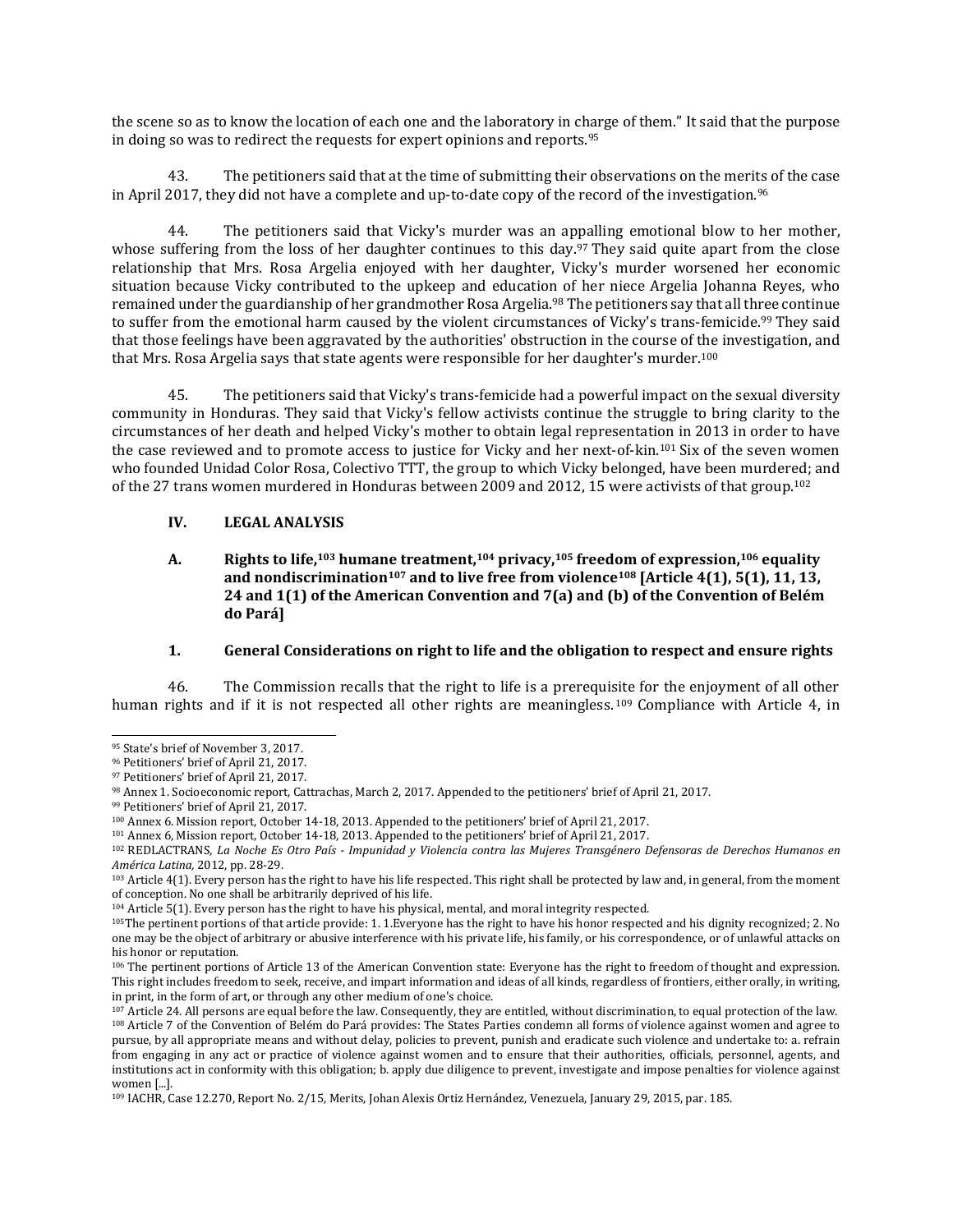combination with Article 1(1) of the American Convention, "not only requires that no person be deprived of his life arbitrarily, but also that the States take all appropriate measures to protect and preserve the right to life, as part of their duty to ensure full and free exercise of the rights by all persons under their jurisdiction.<sup>110</sup>

47. In its very first judgment in a contentious case, the Inter-American Court ruled:

Article 1(1) is essential in determining whether a violation of the human rights recognized by the Convention can be imputed to a State Party. In effect, that article charges the States Parties with the fundamental duty to respect and guarantee the rights recognized in the Convention. Any impairment of those rights that can be attributed, under the rules of international law, to the act or omission of any public authority constitutes an act imputable to the State and which entails its responsibility as established in the Convention.<sup>111</sup>

48. The international responsibility of the State may be based on the acts or omissions of any branch of government or organ thereof that violate the American Convention, and it arises immediately with the attributed international wrongful act. In such circumstances, to establish a violation of the rights enshrined in the Convention one need not determine, as in domestic criminal law, the guilt of its agents or their intent, nor need one individually identify the agents to which the violations are attributed. It is sufficient to demonstrate "that acts or omissions have been verified that have allowed the perpetration of these violations or that a State obligation exists that the State has failed to meet."<sup>112</sup>

49. In the course of their work, the Commission and the Court have sought to define the content of the obligations to respect and ensure rights in accordance with Article 1(1) of the Convention. With respect to the obligation to respect rights, the Court has stated: "According to Article 1( 1 ), any exercise of public power that violates the rights recognized by the Convention is illegal. Whenever a State organ, official or public entity violates one of those rights, this constitutes a failure of the duty to respect the rights and freedoms set forth in the Convention."<sup>113</sup>

50. As the Court has found, this conclusion is independent of whether the organ or official has contravened provisions of internal law or overstepped the limits of his authority. Under international law, a State is responsible for the acts of its agents undertaken in their official capacity and for their omissions, even when those agents act outside the sphere of their authority or violate internal law.<sup>114</sup>

51. For its part, the Commission has determined that a violation of the human rights protected by the Convention may engage the international responsibility of a state party, either because the violation is perpetrated by its own agents, or—even if the violations initially are not directly attributable to the State because they were committed by a private individual—when it has not been possible to determine who committed it due to a lack of diligence of the State in reasonably preventing the violation or in treating it in accordance with the provisions of the Convention. The important thing is to determine if the illegal act involved the participation, support or tolerance of state agents or resulted from the failure of the State to meet its obligation to reasonably prevent human rights violations, conduct a meaningful investigation to identify and punish those responsible, and provide adequate reparation the victim or their family members for the harm caused.<sup>115</sup>

<sup>110</sup> IACHR, Case 12.270, Report No. 2/15, Merits, Johan Alexis Ortiz Hernández, Venezuela, January 29, 2015, par. 186; I/A Court H.R., Case of Zambrano-Vélez et al. v. Ecuador. *Merits, Reparations and Costs.* Judgment of July 4, 2007. Series C No. 166, par. 80.

<sup>111</sup> I/A Court H.R., Case of Velásquez Rodríguez v. Honduras, Merits, [Judgment](http://joomla.corteidh.or.cr:8080/joomla/es/casos-contenciosos/38-jurisprudencia/192-corte-idh-caso-velasquez-rodriguez-vs-honduras-fondo-sentencia-de-29-de-julio-de-1988-serie-c-no-4) of July 29, 1988. Series C No. 4, par. 164.

<sup>112</sup> I/A Court H.R., Case of Gonzalez Medina and Family v. Dominican Republic, Preliminary Objections, Merits, [Reparations,](http://joomla.corteidh.or.cr:8080/joomla/es/jurisprudencia-oc-avanzado/38-jurisprudencia/1572-corte-idh-caso-gonzalez-medina-y-familiares-vs-republica-dominicana-excepciones-preliminares-fondo-reparaciones-y-costas-sentencia-de-27-de-febrero-de-2012-serie-c-no-240) and Costs, [Judgment](http://joomla.corteidh.or.cr:8080/joomla/es/jurisprudencia-oc-avanzado/38-jurisprudencia/1572-corte-idh-caso-gonzalez-medina-y-familiares-vs-republica-dominicana-excepciones-preliminares-fondo-reparaciones-y-costas-sentencia-de-27-de-febrero-de-2012-serie-c-no-240) of February 27, 2012, Series C No. 240, par. 133; I/A Court H.R., Case of the Massacre of Pueblo Bello v. Colombia, Judgment of January 31, 2006, Series C, No. 140, par. 112.

<sup>113</sup> I/A Court H.R., Case of Velásquez Rodríguez v. Honduras, Merits, [Judgment](http://joomla.corteidh.or.cr:8080/joomla/es/casos-contenciosos/38-jurisprudencia/192-corte-idh-caso-velasquez-rodriguez-vs-honduras-fondo-sentencia-de-29-de-julio-de-1988-serie-c-no-4) of July 29, 1988. Series C No. 4, par. 169; see also, IACHR, Report No. 11/10, Case 12.488, Merits, Members of the Barrios Family, Venezuela, March 16, 2010, par. 91.

<sup>114</sup> I/A Court H.R., Case of Velásquez Rodríguez v. Honduras,Merits, [Judgment](http://joomla.corteidh.or.cr:8080/joomla/es/casos-contenciosos/38-jurisprudencia/192-corte-idh-caso-velasquez-rodriguez-vs-honduras-fondo-sentencia-de-29-de-julio-de-1988-serie-c-no-4) of July 29, 1988. Series C No. 4, par. 170.

<sup>115</sup> IACHR, Report No. 65/01, Case 11.073, Merits, Juan Humberto Sánchez, Honduras, March 6, 2001, par. 88.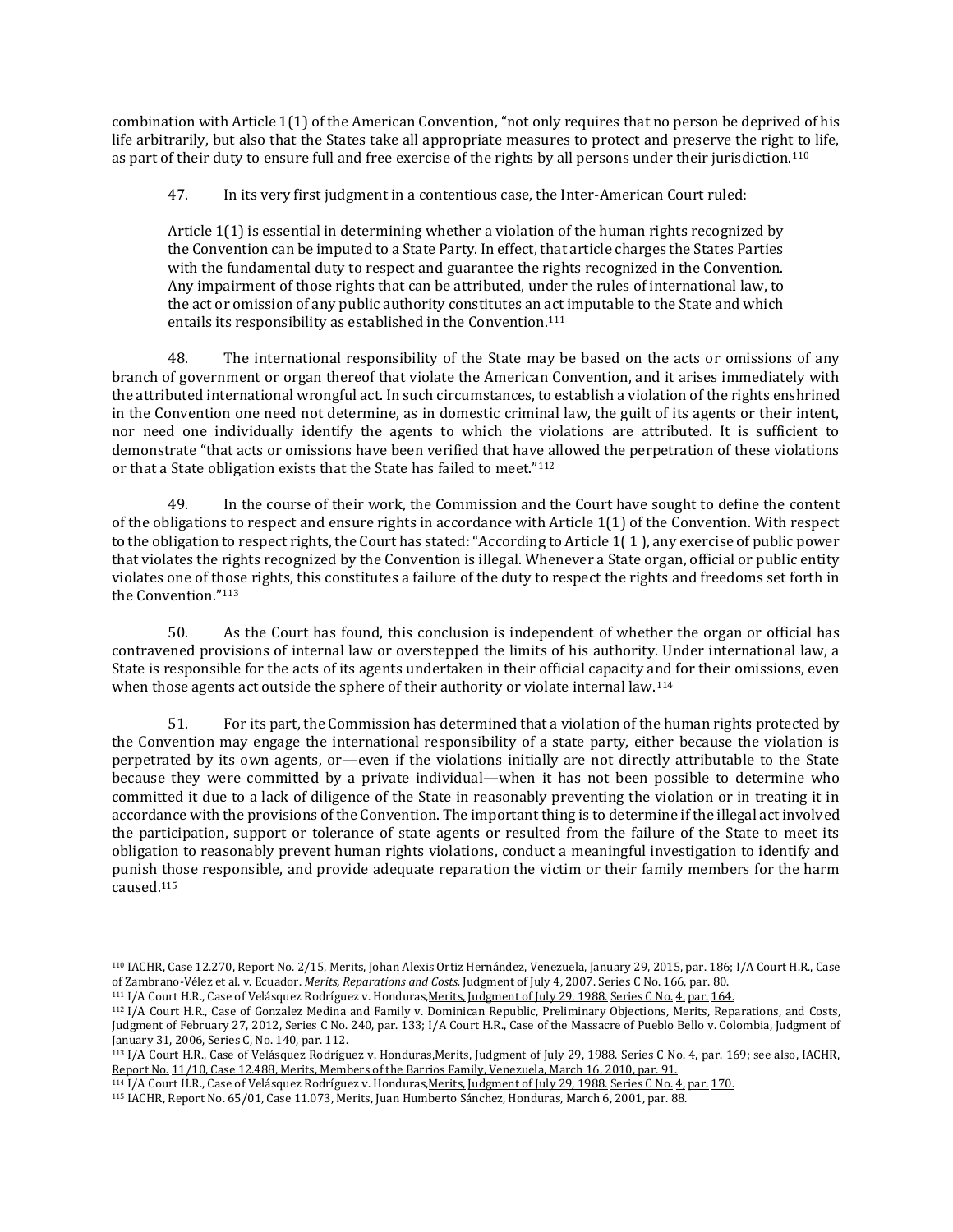52. As regards the obligation to ensure rights, the Court has determined that this obligation refers to the duty of the States to organize the entire government apparatus and, in general, all the structures through which public authority is exercised, so that they are able to ensure by law the free and full exercise of human rights. As a consequence of this obligation, the States must prevent, investigate and punish any violation of the rights recognized by the Convention and, moreover, if possible attempt to restore the right violated and provide compensation as warranted for damages resulting from the violation.<sup>116</sup>

53. Those obligations are also applicable in relation to possible acts by nonstate actors. Specifically the Inter-American Court has held that "the State's international responsibility may arise from attribution to the State of human rights violations committed by third parties or individuals, within the framework of the State's obligations to guarantee respect for those rights between individuals, <sup>117</sup> [...] *erga omnes* obligations to respect protective provisions and to ensure the effectiveness of the rights set forth therein under any circumstances and regarding all persons. The effect of these obligations of the State goes beyond the relationship between its agents and the persons under its jurisdiction, as it is also reflected in the positive obligation of the State to take such steps as may be necessary to ensure effective protection of human rights in relations amongst individual. <sup>118</sup> "These obligations devolve upon all subjects of international law and presumptions of non-compliance must be determined in function of the need for protection in each particular case."<sup>119</sup>

54. Specifically, regarding the duty to prevent violations, the court has said: "A State cannot be responsible for all the human rights violations committed between individuals within its jurisdiction. Indeed, the nature *erga omnes* of the treaty-based guarantee obligations of the States does not imply their unlimited responsibility for all acts or deeds of individuals,<sup>120</sup> because its obligations to adopt prevention and protection measures for individuals in their relationships with each other are conditioned by (i) whether the State was aware or should have been aware of a situation of risk, (ii) if that risk was real and imminent, and (iii) if the State adopted measures that could reasonably have been expected to avert that risk.<sup>121</sup>

55. In short, insofar as establishing the international responsibility of the state is concerned, what is decisive is whether a violation of the rights recognized by the Convention has occurred with the support or the acquiescence of the government, or whether the State has allowed the act to take place without taking measures to prevent it or to punish those responsible. Thus, what is required is to determine whether the violation is the result of a State's failure to fulfill its duty to respect and guarantee those rights, as required by Article 1(1) of the Convention.<sup>122</sup>

# **2. General considerations with regard to violence based on prejudice toward a person's gender identity and gender expression**

56. The Commission has reiterated the link between discrimination and violence against LGBT persons, referring to the concept of prejudice based on sexual orientation, <sup>123</sup> gender identity, or gender

 $\overline{\phantom{a}}$ 

Merits, Reparations and Costs, Judgment of October 10, 2013. Series C. No. 269, par. 75. <sup>124</sup>.

122 I/A Court H.R., Case of Velásquez Rodríguez v. Honduras, Merits, [Judgment](http://joomla.corteidh.or.cr:8080/joomla/es/casos-contenciosos/38-jurisprudencia/192-corte-idh-caso-velasquez-rodriguez-vs-honduras-fondo-sentencia-de-29-de-julio-de-1988-serie-c-no-4) of July 29, 1988. Series C No. 4, par. 173.

<sup>&</sup>lt;sup>116</sup> I/A Court H.R., Case of Velásquez Rodríguez v. Honduras<u>,Merits, [Judgment](http://joomla.corteidh.or.cr:8080/joomla/es/casos-contenciosos/38-jurisprudencia/192-corte-idh-caso-velasquez-rodriguez-vs-honduras-fondo-sentencia-de-29-de-julio-de-1988-serie-c-no-4) of July 29, 1988. Series C No. 4, par. 166.</u>

<sup>117</sup> I/A Court H.R., Case of the Pueblo Bello Massacre, Judgment of January 31, 2006, Series C. No. 140. par. 113.

<sup>118</sup> I/A Court H.R., Case of the "Mapiripán Massacre," Judgment of September 15, 2005, Series C. No. 134, par. 111.

<sup>119</sup> I/A Court H.R., Case of the Pueblo Bello Massacre, par. 117.

<sup>120</sup> I/A Court H.R., Case of the Pueblo Bello Massacre, par. 117.

 $121$ In several of its judgments, the Inter-American Court has relied on the jurisprudence of the European Court with respect to the aforesaid elements of the duty to prevent violations. In that connection, see:I/A Court H.R., Case of the Pueblo Bello Massacres v. Colombia, Judgment of January 31, 2006, Series C. No. 140, par. 124; I/A Court H.R. Case of González et al. ("Cotton Field") v. Mexico. Preliminary Objection, Merits, Reparations and Costs, Judgment of November 16, 2009, Series C No. 205, par. 284; I/A Court H.R., Case of Luna López v. Honduras,

<sup>123</sup> The IACHR has said: "Crimes based on prejudice are rationalizations or justifications of negative reactions, for example, to nonnormative expressions of sexual orientation or gender identity." In that connection, the Commission has considered that "the concepts of prejudice and stereotype are linked" and that "hate crime" is another useful concept that has been developed to characterize violence against LGBT persons. IACHR, *Violence against Lesbian, Gay, Bisexual, Trans and Intersex Personsin the Americas*, OAS/Ser.L/V/II.rev.2, Doc. 36, November 12, 2015, pars. 41-44.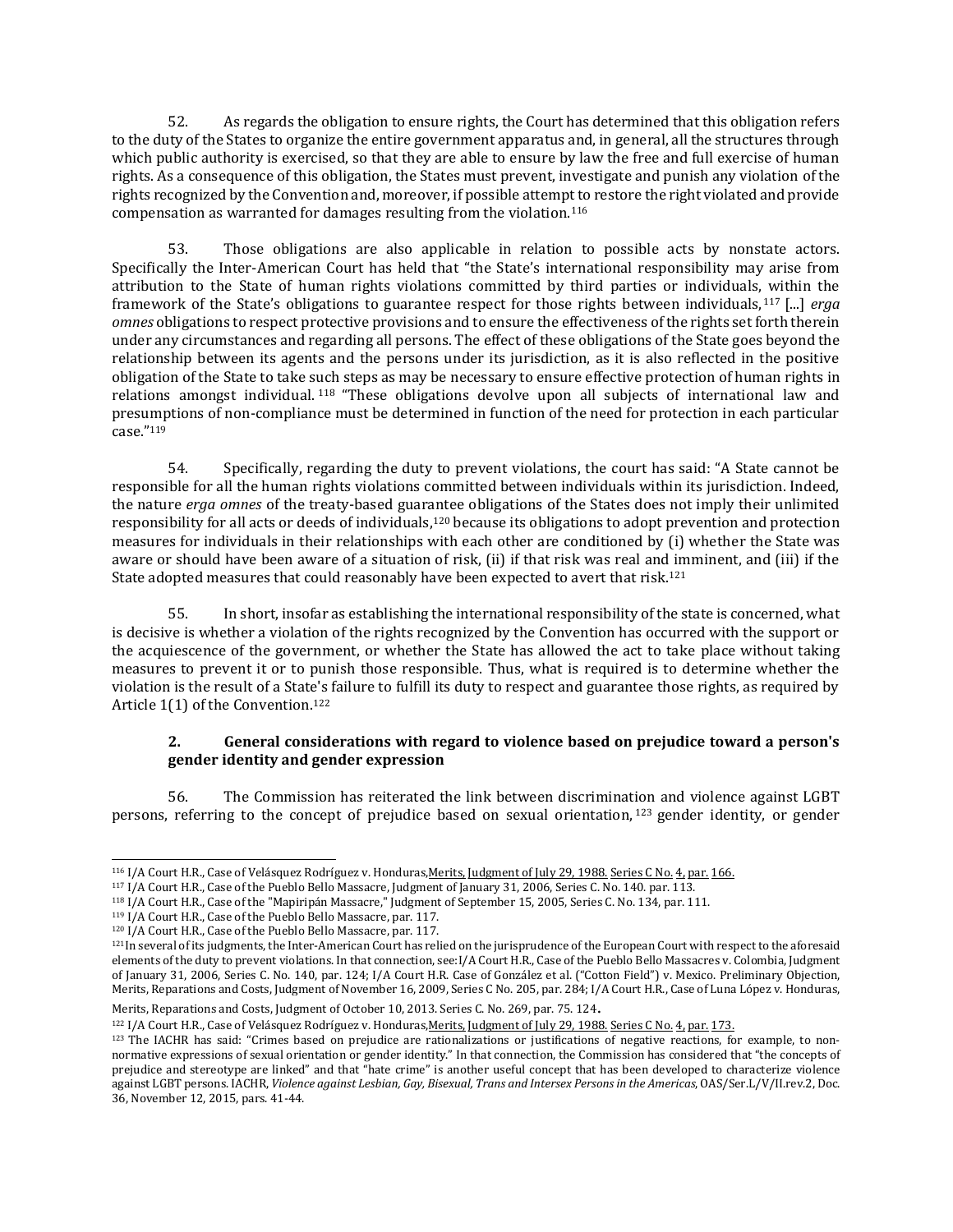expression as a means of understanding violence against LGBT persons, as it makes it possible to identify the social context in which such violence manifests itself.<sup>124</sup>

57. In that connection, the Commission has given particular attention to violence based on prejudice toward the gender identity and gender expression of trans persons, especially trans women. It has reiterated that the majority of trans women are caught up in a cycle of violence, discrimination, and criminalization that generally starts at a very early age owing to the exclusion and violence suffered at home, in the community, and at school. According to data collected by the IACHR, 80% of trans persons killed were 35 years of age or younger.<sup>125</sup> It also found that they are particularly vulnerable to violence at the hands of State security forces charged with law enforcement.<sup>126</sup>

58. The Commission has stated that when someone who is lesbian, gay, bisexual or trans, or perceived as such, is attacked or killed, the State must conduct an investigation to determine whether the crime was committed based on the real or perceived sexual orientation or gender identity of the victim or victims.<sup>127</sup> Determining whether or not violence against LGBT persons is based on prejudice requires an exhaustive investigation of the reasons for the violence, carried out under the principle of due diligence.<sup>128</sup>

59. Without seeking to suggest that it is an exhaustive list, the Commission considers that the following elements, among others, may be indicative of a crime based on prejudice, particularly when they occur in combination: (i) the presence of a known bias against LGBT persons on the part of the perpetrator, or situations in which the perpetrator is part of a group which is considered to be biased against LGBT persons; (ii) the brutality of the crime and signs of animosity; (iii) the victim's status as an activist in LGBT issues or a defender of LGBT persons and their rights; or (iv) the nature or significance of the place where the violence or incident took place, or from where the victims were lured (for example, a place known to be frequented by LGBT persons, or an area where sex work involving trans persons is known to take place).<sup>129</sup> The Commission has also stressed that what is decisive for the purposes of establishing the extent of the State's obligation is that from the very beginning of the investigation there be an examination of the motives of the attack, and that this examination include consideration of the relevance of the victim's sexual orientation or gender identity, whether real or perceived. A hypothesis that the crime was motivated by prejudice can thereby be confirmed or ruled out during the course of the investigation.<sup>130</sup> The Commission found that in murders of LGBT persons or people perceived as such, trans women and trans persons with female gender identities are more likely to be killed by firearms, and their bodies were more likely to be found in the streets or other public spaces, and sometimes in situations linked to sex work.<sup>131</sup>

60. In light of the foregoing, the Commission considers that inter-American jurisprudence developed in cases such as Cotton Field v. Mexico<sup>132</sup> and *Velásquez Paiz v. Guatemala* are wholly applicable to the analysis of cases of prejudice-based violence within the terms of the context described above, for the purposes of clarifying acts of violence or attacks presumably motivated by reasons of gender and, in keeping with the present analysis, prejudice, and that particular consideration should be given to the possible

<sup>124</sup> IACHR, *Violence against Lesbian, Gay, Bisexual, Trans and Intersex Persons in the Americas*, OAS/Ser.L/V/II.rev.2, Doc. 36, November 12, 2015, par. 43.

<sup>125</sup> IACHR, *Violence against Lesbian, Gay, Bisexual, Trans and Intersex Persons in the Americas*, OAS/Ser.L/V/II.rev.2, Doc. 36, November 12, 2015, par. 276.

<sup>126</sup> IACHR, *Violence against Lesbian, Gay, Bisexual, Trans and Intersex Persons in the Americas*, OAS/Ser.L/V/II.rev.2, Doc. 36, November 12, 2015, par. 26.

<sup>127</sup> IACHR, *Violence against Lesbian, Gay, Bisexual, Trans and Intersex Persons in the Americas*, OAS/Ser.L/V/II.rev.2, Doc. 36, November 12, 2015, par. 46.

<sup>128</sup> IACHR, *Violence against Lesbian, Gay, Bisexual, Trans and Intersex Persons in the Americas*, OAS/Ser.L/V/II.rev.2, Doc. 36, November 12, 2015, par. 45.

<sup>129</sup> IACHR, *Violence against Lesbian, Gay, Bisexual, Trans and Intersex Persons in the Americas*, OAS/Ser.L/V/II.rev.2, Doc. 36, November 12, 2015, par. 504.

<sup>130</sup> IACHR, *Violence against Lesbian, Gay, Bisexual, Trans and Intersex Persons in the Americas*, OAS/Ser.L/V/II.rev.2, Doc. 36, November 12, 2015, par. 505.

<sup>131</sup> IACHR, *Violence against Lesbian, Gay, Bisexual, Trans and Intersex Persons in the Americas*, OAS/Ser.L/V/II.rev.2, Doc. 36, November 12, 2015, par. 119.

<sup>132</sup>See: I/A Court H.R., *Case of Velásquez Paiz et al. v. Guatemala,* Preliminary Objections, Merits, Reparations, and Costs, Judgment of November 19, 2015, Series C. No. 307, par. 146.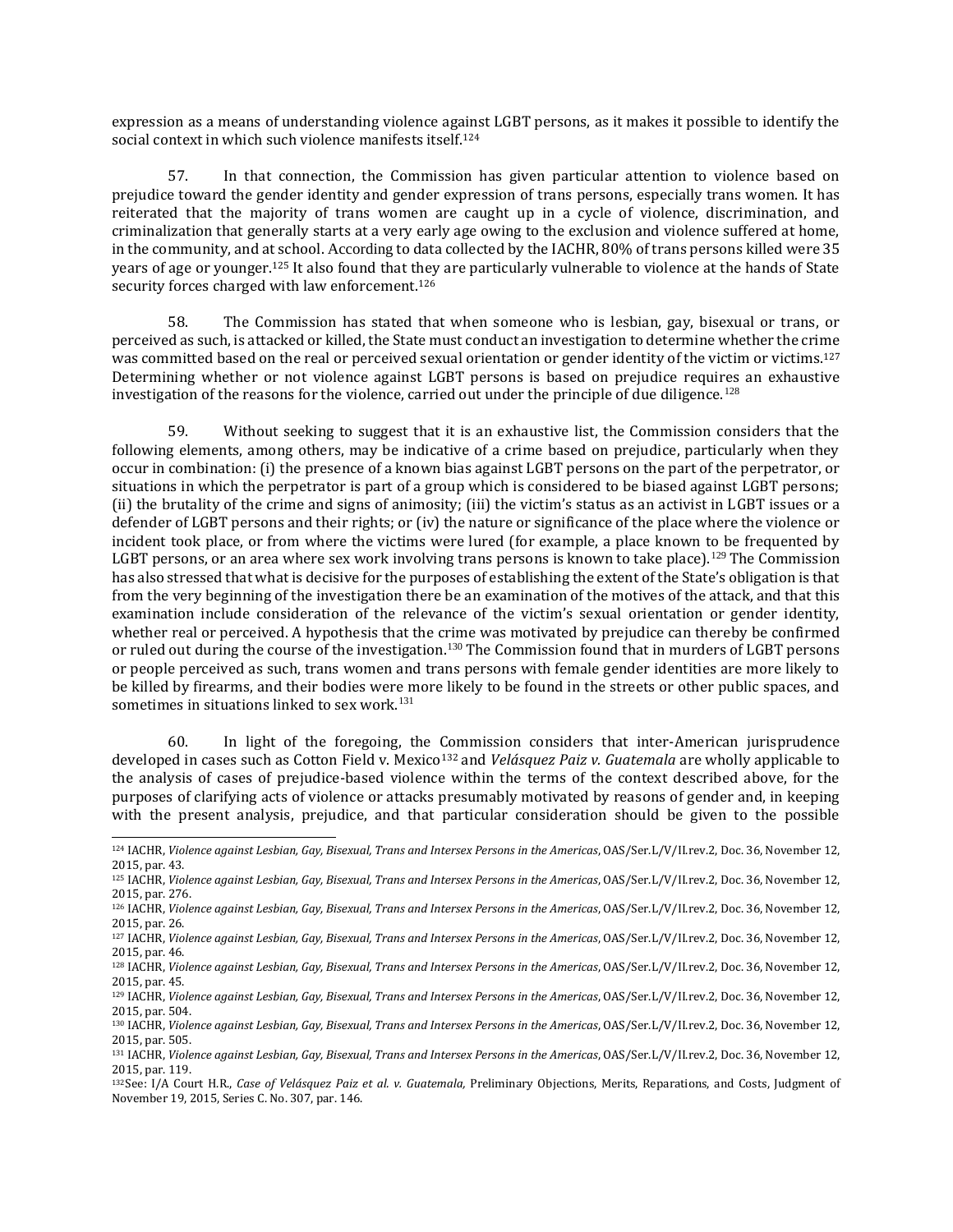"discriminatory connotations" that may have motivated that violence.<sup>133</sup> Indeed, the IACHR has already taken into account considerations made at the international level that violence against LGBT persons constitutes "a form of gender-based violence, driven by a desire to punish those seen as defying gender norms."<sup>134</sup> The IACHR has also said that sexual violence may acquire a particular significance when perpetrated against LGBT persons, as it can be used as a way to punish and debase victims for being who they are.<sup>135</sup>

61. The UN Special Rapporteur on torture and other cruel, inhuman or degrading treatment or punishment has noted that "a considerable proportion of the incidents of torture carried out against [LGBT persons] suggests that they are often subjected to violence of a sexual nature, such as rape or sexual assault, in order to "punish" them for transgressing gender barriers or for challenging predominant conceptions of gender roles."<sup>136</sup> Likewise, it has been considered that "[t]he purpose and intent elements of the definition of torture ... are always fulfilled if an act is gender-specific or perpetrated against persons on the basis of their sex, gender identity, real or perceived sexual orientation or non-adherence to social norms around gender and sexuality."137 In a more recent report, the current rapporteur on torture and other cruel, inhuman, or degrading treatment or punishment noted: "Gender stereotypes play a role in downplaying the pain and suffering that certain practices inflict on women, girls, and lesbian, gay, bisexual and transgender persons. Furthermore, gender intersects with other factors and identities, including sexual orientation, disability and age, that may render a person more vulnerable to being subjected to torture and ill-treatment."<sup>138</sup>

62. In light of the foregoing, the Commission recalls that gender identity and expression, as well as sexual orientation are fundamental components of the private life of an individual,<sup>139</sup> and therefore the right freely to express that gender identity must be respected as part of the free development of personality, essential to a person's life project, dignity, and liberty. <sup>140</sup> In that sense, when the underlying motive of violence is prejudice based on gender identity, that also constitutes an affront to the right of all persons "to selfdetermination and to freely choose the options and circumstances that give meaning to his or her existence, in accordance with his or her own choices and convictions."<sup>141</sup>

# **3. Analysis of the case**

 $\overline{\phantom{a}}$ 

63. The Commission will analyze, first, if elements emerge from the facts in the case that would allow the acts to be characterized as violence based on prejudice toward Vicky Hernández's gender identity and expression. Second, the IACHR will analyze if the Honduran State bears international responsibility for her death.

64. As regards the former, as noted above, certain elements analyzed jointly are indicative of whether or not a crime was committed out of prejudice. In that connection, some of the elements that the Commission has examined and which are recurrent in cases of violence based on prejudice toward trans people,

Sexual Orientation and Gender Identity, 2006, Principle 3.

<sup>133</sup> I/A Court H.R., *Case of González et al. ("Cotton Field") v. Mexico,* Preliminary Objection, Merits, Reparations and Costs, Judgment of November 16, 2009, Series C. No. 205, par. 293, citing ECHR, Case of Angelova and Iliev v. Bulgaria, Judgment of 26 July 2007, para. 98.

<sup>134</sup> OHCHR, Discriminatory laws and practices and acts of violence against individuals based on their sexual orientation and gender identity, A/HRC/19/41, November 17, 2011, para. 20, cited in: IACHR, *Violence against Lesbian, Gay, Bisexual, Trans and Intersex Persons in the Americas*, OAS/Ser.L/V/II.rev.2, Doc. 36, November 12, 2015, par. 27.

<sup>135</sup> IACHR, *Violence against Lesbian, Gay, Bisexual, Trans and Intersex Persons in the Americas*, OAS/Ser.L/V/II.rev.2, Doc. 36, November 12, 2015, par. 166.

<sup>136</sup> UN, Report of the Special Rapporteur on torture and other cruel, inhuman or degrading treatment or punishment, A/56/156, 3 July 2001, para. 17. cited in: IACHR, *Violence against Lesbian, Gay, Bisexual, Trans and Intersex Persons in the Americas*, OAS/Ser.L/V/II.rev.2, Doc. 36, November 12, 2015, par. 27.

<sup>137</sup>UN, Report of the Special Rapporteur on torture and other cruel, inhuman or degrading treatment or punishment, A/HRC/31/57, 5 January 2016, para. 8.

<sup>138</sup>UN, Report of the Special Rapporteur on torture and other cruel, inhuman or degrading treatment or punishment, A/HRC/31/57, 5 January 2016, para. 9.

<sup>&</sup>lt;sup>139</sup> IACHR, Application to the Inter-American Court of Human Rights in the Case of Karen Atala and Daughters v. Chile, September 17, 2010, par. 111.

<sup>140</sup> I/A Court H.R., *Case of Atala Riffo and Girls. v. Chile,* Merits, Reparations and Costs, Judgment of February 24, 2012, Series C. No. 239, par. 133. See also Yogyakarta Principles on the Application of International Human Rights Law in Relation to

<sup>141</sup> I/A Court H.R., *Case of Atala Riffo and Girls. v. Chile,* Merits, Reparations and Costs, Judgment of February 24, 2012, Series C. No. 239, par. 136.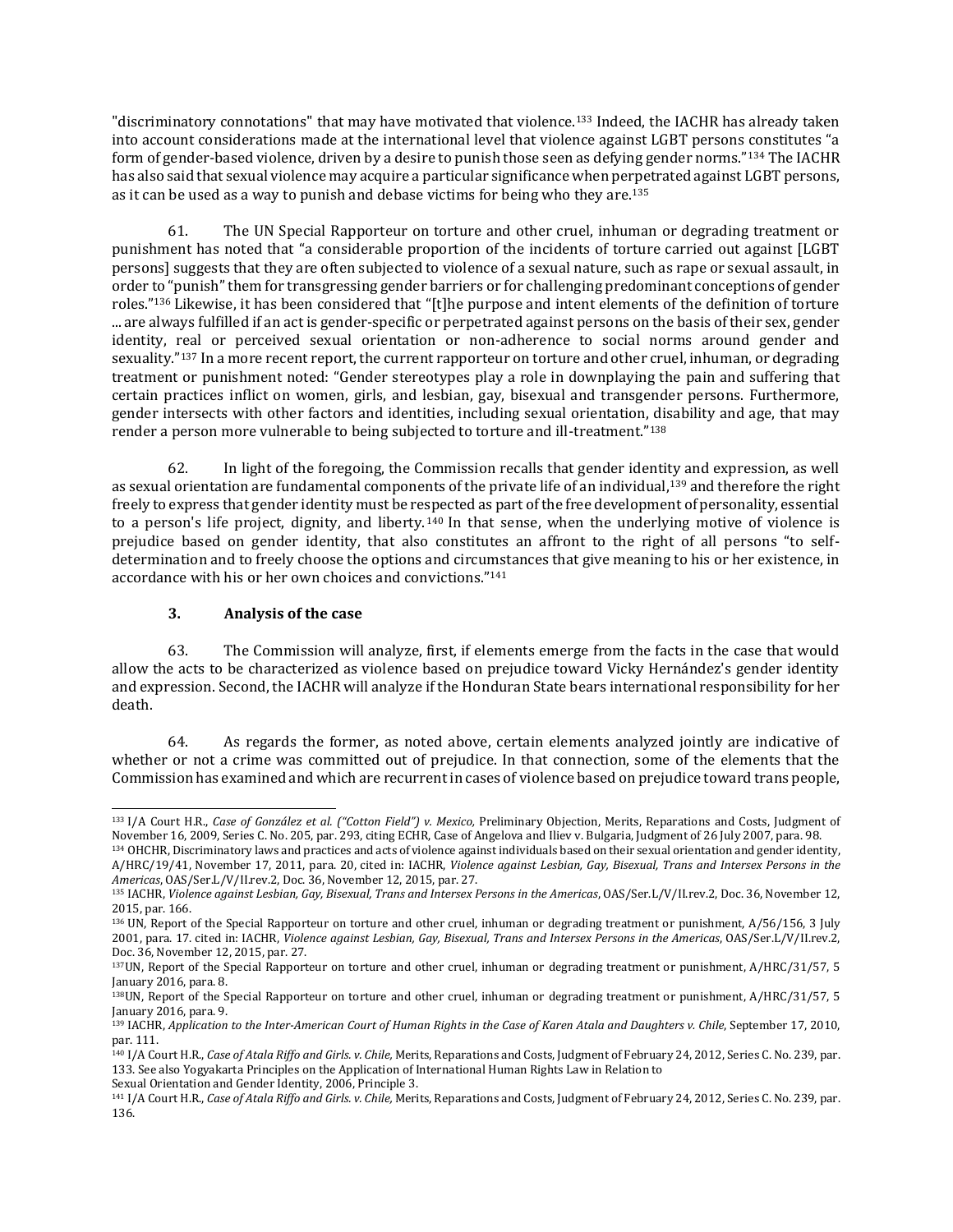particularly trans women, have to do with inflicting sexual violence on the victims as a form of punishment for their gender identity and expression that fail to conform to social norms relating to gender and sexuality, as well as the modus operandi of those who commit such crimes. In this case, the Commission observes that the record of removal of the corpse mentioned the discovery of an apparently used condom next to the body. The Commission believes that fact could be indicative of sexual violence, yet it finds that there is no information in the record to suggest that the relevant tests were carried out to rule out if Vicky Hernández was a victim of such violence. The Commission also notes that Vicky Hernández was murdered with a firearm and that her body was found in a public place, both elements consistent with what the IACHR has found as regards the manner in which most prejudice-based crimes against trans women are committed, quite often in situations connected with sex work, as occurred in this case.

65. In addition, the Commission finds that the facts in this case are framed by a context of violence and discrimination against LGBT persons in Honduras. As described in the section on proven facts, that context has been recognized by the IACHR, the United Nations Human Rights Council, and various civil society organizations. As the Commission has established, in that context around the time of Vicky Hernández's death, an alarming increase began to be recorded in killings connected with the victims' gender identity and expression. The IACHR reiterates what was mentioned in the section on context precisely regarding the fact that San Pedro Sula, where the events occurred, is one of the most dangerous places for LGBT persons and registers a particularly high incidence of such crimes. A recurring pattern of police violence has also been widely documented in that context. Another important element of this analysis concerns Vicky Hernández's activities as a sex worker and her activism on such issues.

66. In light of the preceding elements taken together, the Commission finds that under the aforementioned standards, given the nature and manner of the violence inflicted on Vicky Hernández and bearing in mind the additional indicia suggested by the considerations as to the context in which the events occurred, what happened to Vicky Hernández can be characterized as a murder based on prejudice toward her gender identity and expression as a trans woman and, therefore, a trans-femicide.

67. As to the second aspect, next, the IACHR will determine if Vicky Hernández's murder is attributable to the State, in light of its obligation to respect and ensure rights.

68. Thus, in relation to the duty to respect rights, the Commission finds that the aforementioned context of violence based on prejudice in Honduras intensified amid the 2009 coup, which was characterized by a strong military presence in different spheres of civilian life as well as the suspension of guarantees through the implementation of curfews in which the state's security forces maintained tight control and a heavy presence on the streets. The Commission also concluded that the curfews, the militarization of the country, the primacy of military power over civilian power, and the inefficacy of the judicial mechanisms, all placed the entire population in a defenseless situation, "which created a favorable climate for the perpetration of human rights violations." The Commission cannot help but note that, according to information gathered by various civil society organizations, people from the LGBT community, especially trans sex workers, were murdered during the multiple curfews instituted during the coup and reportedly found in public places and on the streets.

69. By virtue of the foregoing, the IACHR considers that the context of violence against LGBTI persons in Honduras, along with the high incidence of participation by security agents in such violence, its upsurge as a result of the coup d'état, the general climate of militarization generated in the wake of the coup with the resulting control imposed by the state's security forces, as well as the fact that Vicky Hernández's murder occurred precisely in the context of a curfew during which, at the exact time of her death, the streets were under the control of state security agents, amount to strong circumstantial evidence of direct state involvement in the events.

70. In controversies alleging the participation of the State in gross human rights violations, such as the violent killing of a person, the Commission has stated that faced with evidence of this nature, which would appear directly to engage the State's international responsibility, the authorities in charge of the investigation should have made every effort to clarify any possible responsibility or involvement on the part of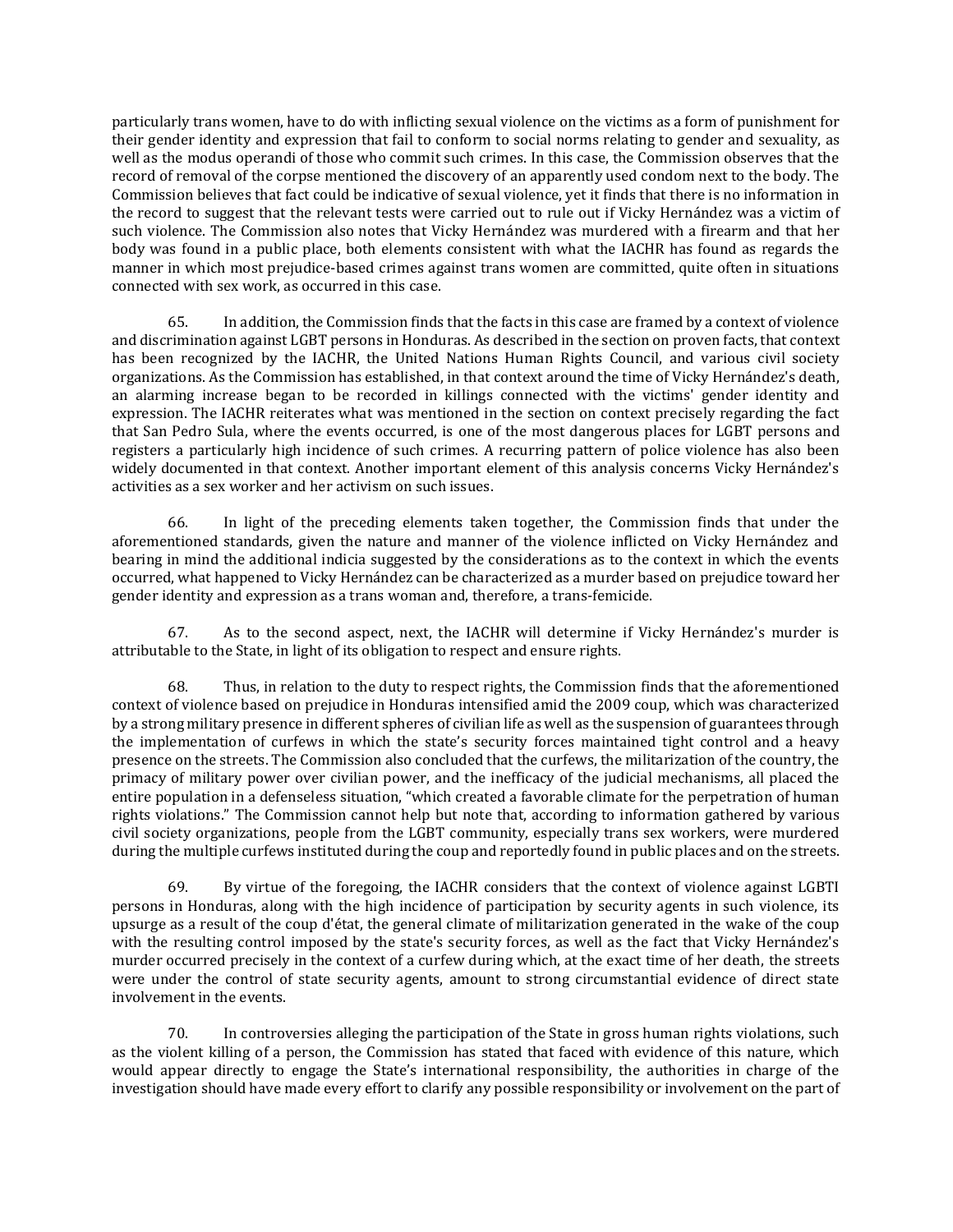State authorities in a violation of the right to life. <sup>142</sup> Thus, it is up to the State to carry out a thorough, meaningful, and diligent investigation to prove or disprove the evidence of involvement of State agents. Where that has not happened, the Commission has accorded probative force to such circumstantial evidence when inadequately investigated.

71. In similar fashion, the Inter-American Court, having established a failure of diligence in the investigation of indications of state participation, has found it:

... reasonable to assess as evidence the indications contained in the case file ... that point to the involvement of state agents in these events, particularly those handled by the very state agencies that were in charge of the investigation which have not been disproven by the State. Reaching any other conclusion would entail allowing the State to resort to its own negligence or inefficacy [in] the criminal investigation to release itself from responsibility for the violation of Article 4(1) of the Convention.<sup>143</sup>

72. Likewise, the Court has reiterated that failure to investigate alleged violations committed against someone when there are suggestions of involvement of state agents "prevents the State from presenting a satisfactory and convincing explanation of the [facts] alleged, and disproves the arguments concerning its responsibility, with adequate probative elements."<sup>144</sup> The Court has considered such failure to clarify the facts as a factor to be born in mind in accrediting alleged violations and the attendant international and responsibility.<sup>145</sup>

73. In this case, as is analyzed in detail below, the Commission finds that the State has not carried out a thorough, meaningful, and diligent investigation to prove or disprove the evidence of involvement of State agents in the murder of Vicky Hernández. The Commission notes that the Honduran State has neither outlined nor exhausted lines of inquiry that take into account the context of violence based on prejudice toward trans women sex workers in Honduras and the pattern of police violence against them. In that regard, the record suggests that the State has not even outlined or considered a hypothesis of possible participation by state agents in the events, bearing in mind the context that framed them, specifically with regard to the fact that they occurred during a curfew in which it is proven that the military maintained a strong presence and control on the streets.

74. The Commission finds that, that aside, the only line of inquiry that the State did pursue—one tending to demonstrate that the events occurred in the context of a dispute between private citizens—has not yielded any results that would disprove the evidence of involvement of state agents.

75. In light of the foregoing the Commission considers that the lack of a diligent investigation—as will be analyzed below—prevented the State from offering a satisfactory and convincing explanation based on adequate elements of proof to disprove the allegations of its agents' responsibility in the events in this case. Owing to the failings in the investigation, the Commission has nothing to counter the aforementioned strong circumstantial evidence and concludes, therefore, that the State breached its obligation to respect Vicky Hernández's rights to life and humane treatment. Furthermore, as the incident qualifies as an act of violence based on prejudice for the victim's gender identity and expression, the Commission finds that that breach also extended to the right to privacy, the right to freedom of expression, and the principle of equal protection and nondiscrimination.

76. In addition, given the circumstances and context of this case, the IACHR considers that it involves a breach both of the duty to respect rights and of the obligation to ensure them. In relation to the latter,

 $\overline{a}$ 

<sup>142</sup> IACHR, Report No. 120/10, Case 12.605, Merits, Joe Luis Castillo González, Venezuela, October 22, 2010, par. 109.

<sup>143</sup> I/A Court H.R., Case of Kawas-Fernández v. Honduras, Merits, Reparations and Costs, Judgment of April 3, 2009, Series C No. 196, par. 97.

<sup>144</sup>I/A Court H.R., Case of J v. Peru, Preliminary Objection, Merits, [Reparations](http://joomla.corteidh.or.cr:8080/joomla/es/casos-contenciosos/38-jurisprudencia/2120-corte-idh-caso-j-vs-peru-excepcion-preliminar-fondo-reparaciones-y-costas-sentencia-de-27-de-noviembre-de-2013-serie-c-no-275) and Costs, Judgment of November 27, 2013. Series C No. 275, par. 353.

<sup>&</sup>lt;sup>145</sup>I/A Court H.R., Case of I v. Peru, Preliminary Objection, Merits, [Reparations](http://joomla.corteidh.or.cr:8080/joomla/es/casos-contenciosos/38-jurisprudencia/2120-corte-idh-caso-j-vs-peru-excepcion-preliminar-fondo-reparaciones-y-costas-sentencia-de-27-de-noviembre-de-2013-serie-c-no-275) and Costs, Judgment of November 27, 2013, Series C No. 275, par. 354.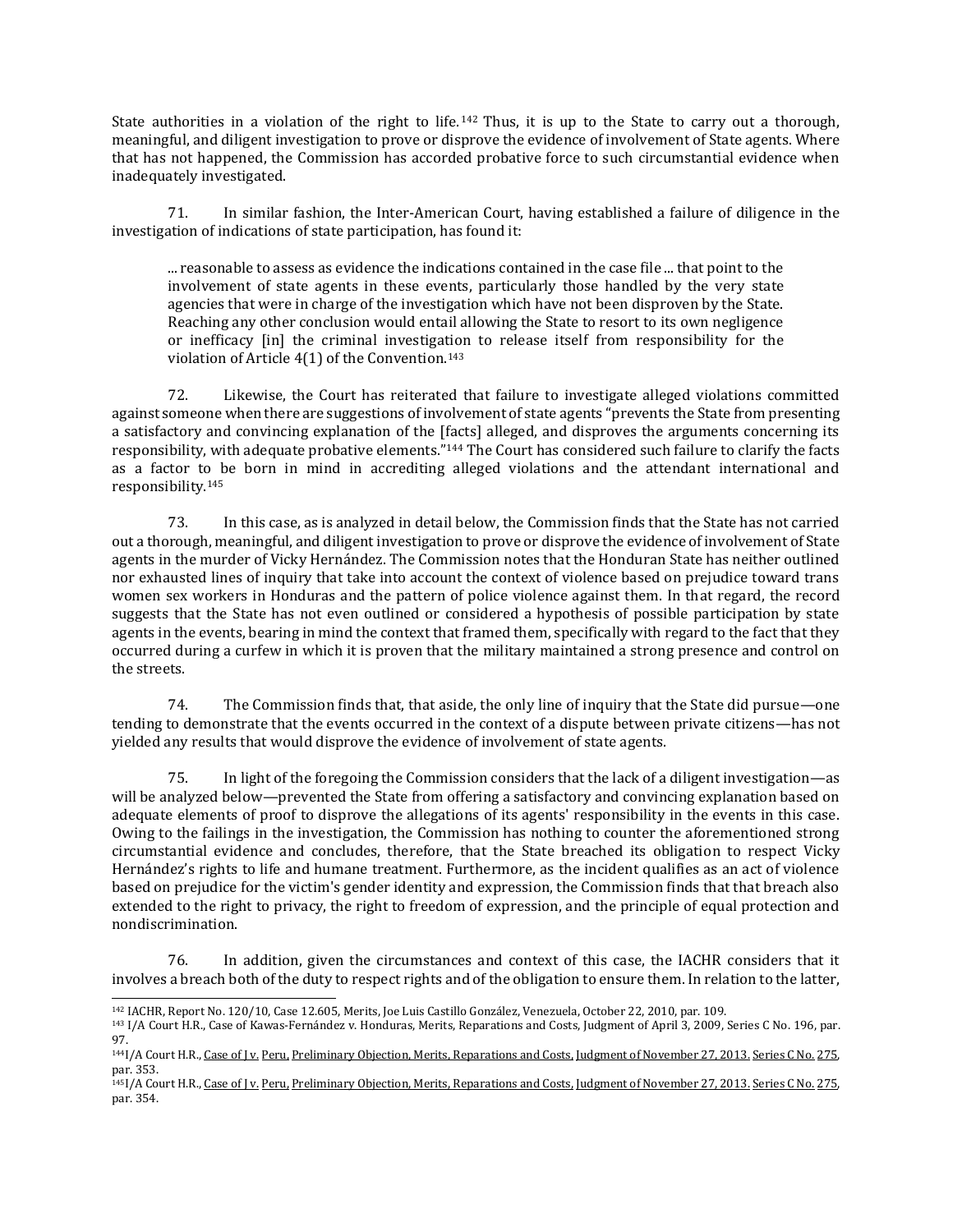the Commission finds that the Honduran State was aware of the existence of the context of historical discrimination against LGBT people, particularly against trans persons, which has resulted in violence motivated by prejudice in Honduras, as has been documented over the past several years by civil society organizations 146and by the United Nations.<sup>147</sup> Despite that, the State provided no information regarding steps taken to address that context and prevent it from continuing. Indeed, trans persons in Honduras are still not recognized by their gender identity and expression. In that connection, the Commission underscores that the failure legally to recognize the gender identity and expression of trans persons is to deny their very existence. As the United Nations Independent Expert on protection against violence and discrimination based on sexual orientation and gender identity has noted, the vast majority of trans and gender-diverse persons in the world do not have access to gender recognition by the State. They live in a legal vacuum where stigma and prejudice create a climate that tacitly permits, encourages and rewards with impunity acts of violence and discrimination against them, creating a situation of de facto criminalization.<sup>148</sup>

77. Nor does the Commission have access to any information about specific preventive measures in the context of the curfew declared at the time of the coup, despite the State having knowledge of the lack of protection with which LGBT persons found themselves, according to the findings as to context. On the contrary, the case of Vicky Hernández was framed, rather, by an increase in violence based on prejudice against trans women in Honduras in the aforementioned context, which denotes a generalized environment of defenselessness.

78. Compounding the foregoing, the Commission underscores that, according to information provided by the petitioners which the state has not contested, two months before she was murdered, Vicky Hernández went to a police station to report that she had been assaulted by a security guard who struck her in the head with a machete, to which the officers responded, "For all we care, you can die." This information is consistent with the context described in this report, in terms both of the violence and of the lack of an effective response to complaints and the attendant impunity and repetition.

79. Based on the foregoing, the Commission finds that Vicky Hernández was murdered in circumstances where she was clearly defenseless and unprotected against the threats of violence to her as a trans woman and sex worker in the context analyzed above, which also amounts to a breach of the duty to ensure rights.

80. In light of the considerations set out in this section, the Commission concludes that the Honduran State is responsible for violating the rights to life, humane treatment, privacy, freedom of expression, equal protection and nondiscrimination, as well as to live free from violence, recognized at Articles 4(1), 5(1), 11, 13, and 24 of the American Convention taken in conjunction with the obligation to respect and ensure rights enshrined in Article 1(1) of that instrument, and at Article 7 of the Convention of Belém do Pará, to the detriment of Vicky Hernández Martínez.

# **B. Rights to a fair trial, equal protection and nondiscrimination, and judicial protection [Articles 8(1),<sup>149</sup> 24, and 25(1)<sup>150</sup> of the American Convention and Article 7 of the Convention of Belém do Pará]**

<sup>146</sup> CEJIL, Diagnosis of hate crimes motivated by sexual [orientation](https://www.cejil.org/sites/default/files/legacy_files/El%20Caso%20de%20Honduras.pdf) and gender identity: Costa Rica, Honduras and Nicaragua, San José, Costa Rica, 2013, p. 128 (in Spanish only).

<sup>147</sup> Report of the Special Rapporteur on the question of torture, Theo Van Boven, *Torture and other cruel, inhuman or degrading treatment or punishment*, E/CN.4/2005/62/Add.1, 30 March 2005, pp. 153-154; Report of the Special Rapporteur on violence against women, its causes and consequences, Yakin Ertürk, *Intersections of violence against women and HIV/AIDS*, corr., E/CN.4/2005/72/Add.1, 18 March 2005, p. 50.

<sup>&</sup>lt;sup>148</sup> United Nations Independent Expert on protection against violence and discrimination based on sexual orientation and gender identity, "Protection against Violence and Discrimination Based on Sexual Orientation and Gender Identity," par. 25.

<sup>149</sup> Article 8(1) of the American Convention: Every person has the right to a hearing, with due guarantees and within a reasonable time, by a competent, independent, and impartial tribunal, previously established by law, in the substantiation of any accusation of a criminal nature made against him or for the determination of his rights and obligations of a civil, labor, fiscal, or any other nature.

<sup>150</sup> Article 25(1) of the American Convention: Everyone has the right to simple and prompt recourse, or any other effective recourse, to a competent court or tribunal for protection against acts that violate his fundamental rights recognized by the constitution or laws of the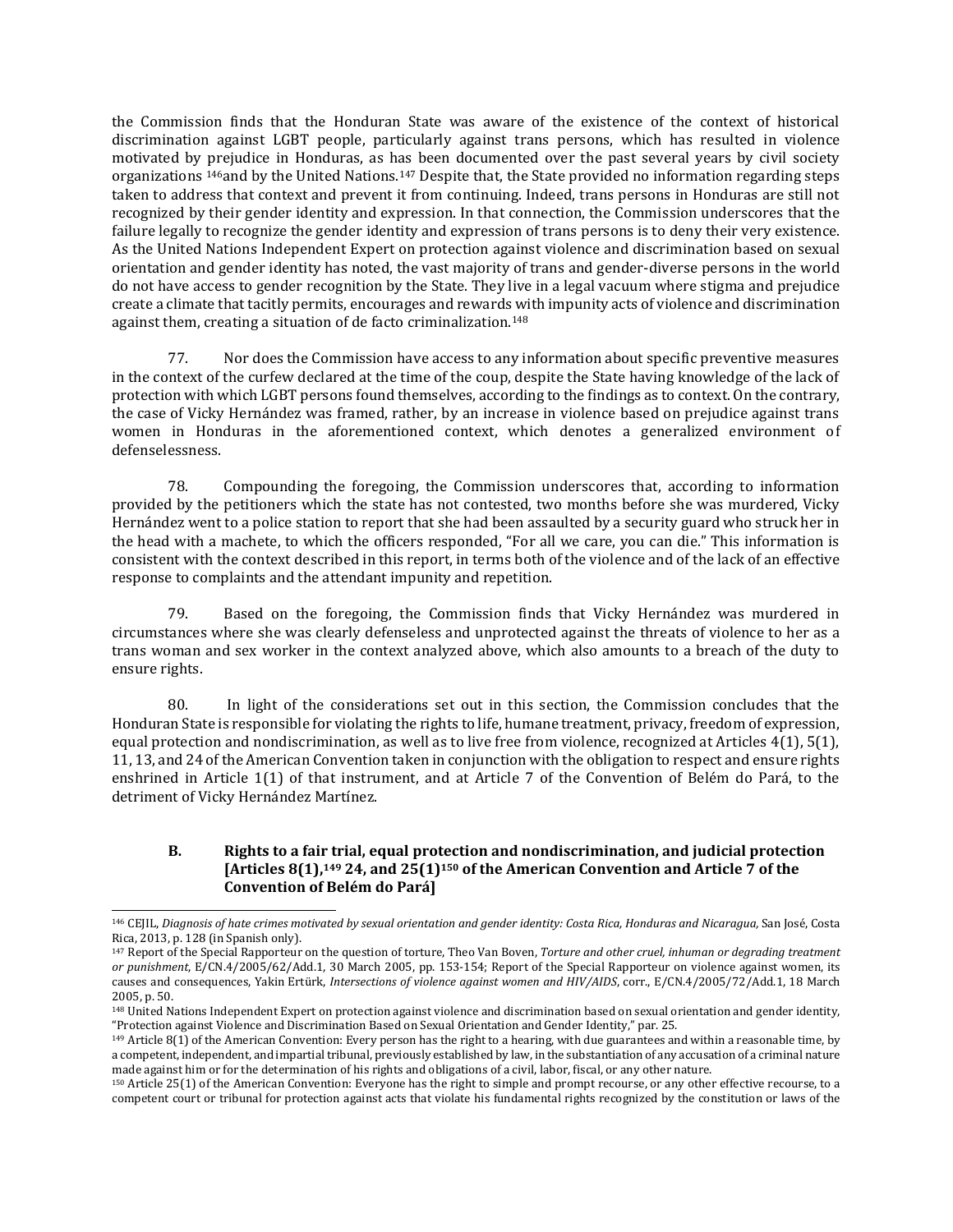# **1. General Considerations**

81. According to the consistent case law of the organs of the inter-American system, as a result of the protection granted by Articles 8 and 25 of the Convention and the general obligations contained in article 1(1) thereof, the States have a duty to provide effective judicial recourses to the victims of human rights violations that must be substantiated in accordance with the rules of due process of law.<sup>151</sup> That obligation, which relates to means rather than to results, must be assumed by the State as its own legal duty and not as a mere formality preordained to be ineffective.<sup>152</sup>

82. The Court has held that when it comes to the investigation of the death of a person who was in State custody, as in this case, the relevant authorities "have a duty to initiate ex officio and without delay, a serious, impartial, and effective investigation." According to its jurisprudence, "this investigation must be conducted using all available legal means to determine the truth and to investigate, prosecute and punish all those responsible for the facts, especially when State agents are or may be involved."<sup>153</sup> Thus, the duty to investigate must be undertaken in a serious, have an objective, and be assumed by the State as its own legal duty, not as a step taken by private interests.<sup>154</sup>

83. In that same vein, in order to ensure due diligence in the conduct of a thorough and impartial investigation of a violent death, including situations that might include State agents, the Commission underscores a number of standards contained in the Minnesota Protocol, an instrument that sets out a number of basic procedures, such as identification of the victim; recovery and preservation of evidentiary material related to the death to aid in any potential prosecution of those responsible; identification of possible witnesses and collection of statements from them concerning the death; determination of the cause, manner, location and time of death, as well as any pattern or practice that may have brought about the death; distinction between natural death, accidental death, suicide and homicide; identification and apprehension of the person(s) involved in the death; and bringing of the suspected perpetrator(s) before a competent court established by law.<sup>155</sup>

84. Furthermore, under the standards of the aforementioned protocol, it is a generally recognized principle of autopsies in cases of suspicious deaths that the work of forensic personnel, among others, is to help to ensure that the causes and circumstances of the death are clarified so that conclusions may be presented as to the cause of death and the circumstances that contributed to it. Likewise, the Protocol recognizes that there are few cases in which the cause of death can be determined on the basis of the autopsy alone without other additional information about the death; therefore the autopsy report should contain a list of the injuries discovered and offer an interpretation in respect of those injuries. Finally, the Protocol recognizes the particular importance in such autopsies of putting together a record of images of the autopsy, by taking both appropriate photographs for documentation and independent review, and x-rays of the entire body.<sup>156</sup>

85. Furthermore, with regard to the principle of a reasonable time established in Article 8(1) of the American Convention, the Inter-American Court has established that it is necessary to take into account three elements in order to determine the reasonableness of the time in which the proceedings are held: (a) the complexity of the case; (b) the procedural activity of the party concerned, and (c) the conduct of the judicial

state concerned or by this Convention, even though such violation may have been committed by persons acting in the course of their official duties.

<sup>151</sup> I/A Court H.R., Case of Rodríguez Vera et al. (Persons Disappeared from the Palace of Justice) v. Colombia, Preliminary Objections, Merits, Reparations, and Costs, Judgment of November 14, 2014. Series C. No. 287, par. 435.

<sup>152</sup> I/A Court H.R., *Case of Velásquez Rodríguez v. Honduras,* Merits, Judgment of July 29, 1988. Series C. No. 4, par. 177.

<sup>153</sup> I/A Court H.R., *Case of Mendoza et al. v. Argentina, Preliminary Objections, Merits and Reparations,* Judgment of May 14, 2013. Series C. No. 260, par. 218. See also *Cf.* Velásquez Rodríguez Case v. Honduras, Merits, pars. 177, and Case of the Santo Domingo Massacre v. Colombia, par. 157.

<sup>154</sup> I/A Court H.R., *Velásquez Rodríguez Case v. Honduras,* Merits, Judgment of July 29, 1988. Series C, No. 6, par. 177.

<sup>155</sup> I/A Court H.R., Case of Ortiz Hernández et al. v. Venezuela, Merits, Reparations and Costs, Judgment of August 22, 2017, Series C. No. 338. par. 161.

<sup>156</sup> *Ibid*., pars. 148-182, 255, 264, and 266.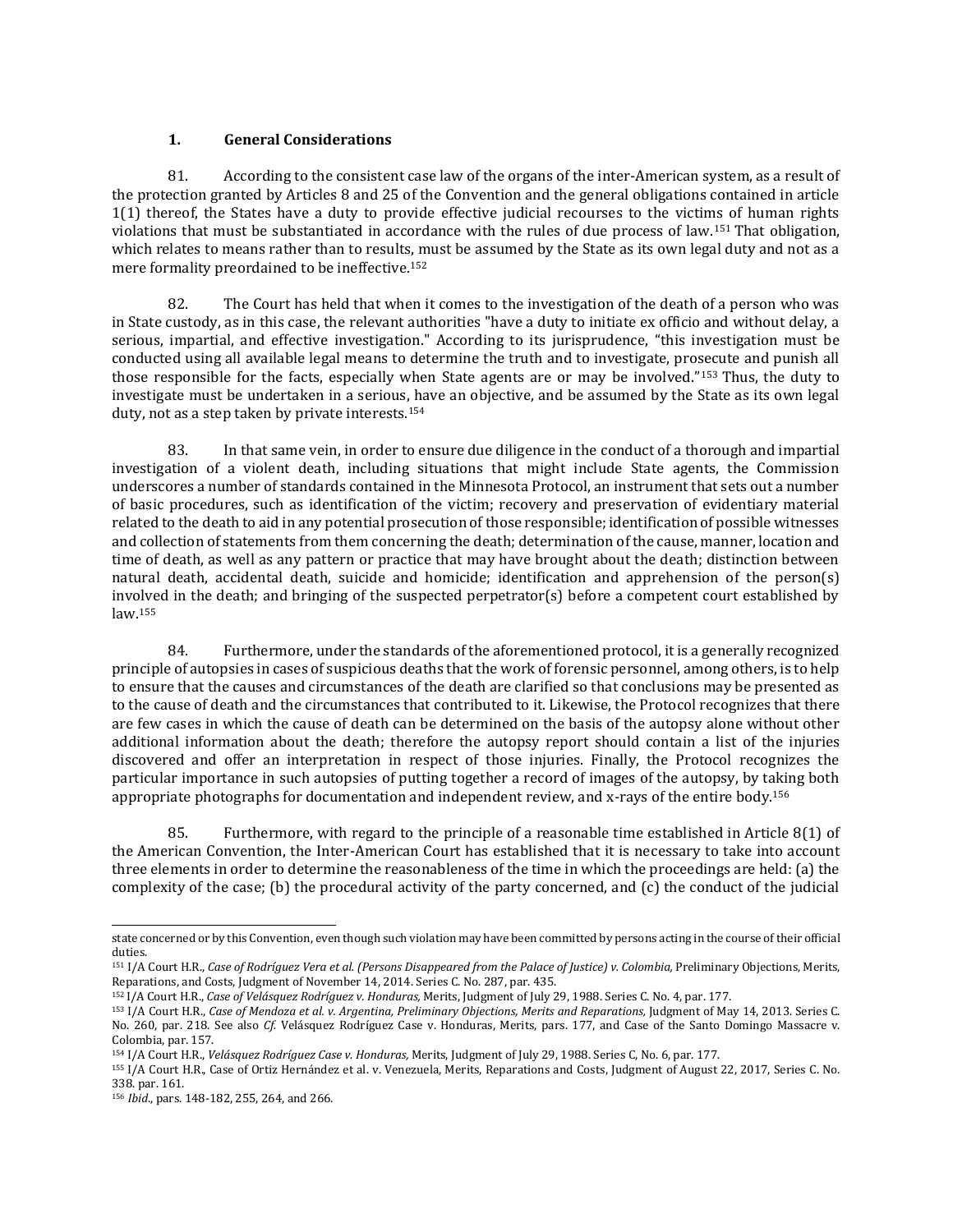authorities.<sup>157</sup> In addition, the Commission and the Court have considered that it is also necessary to take the interest affected into consideration.<sup>158</sup>

86. At the same time, the high levels of impunity and the prevalence of violence based on prejudice require that crimes against LGBT persons receive full and unbiased investigation.<sup>159</sup> States have a reinforced duty to combat generalized violence and impunity. In light of that, the IACHR considers that in such cases the duty of due diligence should be especially rigorously applied, given the historical and entrenched discrimination that this group has suffered,<sup>160</sup> and which is also closely connected with the violence that affects them in particular.<sup>161</sup>

87. In that regard, the IACHR has determined that problems with the investigations of crimes against LGBT persons involve, in part, failure to investigate whether or not the crime was committed by reason of the victim's gender identity or sexual orientation.<sup>162</sup> It has also noted that when crimes are truly motivated by prejudice but are not classified as such, there is a shifting of blame toward the victim (i.e., the prejudice may result in the crime being excused or less grave on the basis of the actions or conduct of the victim). This shift renders invisible the power structures that reproduce the homophobic stereotypes that underpin the prejudice.<sup>163</sup> In that regard, the IACHR finds that lack of due diligence in such cases may constitute a form of discrimination against the victims and a violation of the right to equal protection.<sup>164</sup>

88. In that connection, the IACHR highlights that in addition to opening lines of inquiry at the outset of the investigations in which there is important circumstantial evidence, authorities should take into account whether the crime was committed based on prejudice and conduct investigations that are free of stereotypes related to diverse sexual orientations and gender identities and expressions; States must take into account the general context of bias, prejudice, and violence against LGBT persons in their countries, which may be more profound in places outside of the major cities. In addition, in conducting these investigations, authorities should rely on expert witnesses who are able to identify the often nuanced discrimination and prejudice against LGBT persons that is pervasive and embedded in the societies of the region.<sup>165</sup>

# **2. Analysis of the case**

89. In first place, as mentioned earlier in this report, the Commission notes that the State did not outline or implement logical lines of inquiry based on the evidence and context that surrounded the events in this case. In that connection, the only line of inquiry that Honduras pursued was one aimed at identifying the individual who supposedly threatened Vicky Hernández, the only evidence for which is contained in a statement taken from the victim's mother two years after the incident.

 $\overline{\phantom{a}}$ <sup>157</sup> I/A Court H.R., *Case of [Vargas-Areco](http://joomla.corteidh.or.cr:8080/joomla/es/jurisprudencia-oc-2/38-jurisprudencia/741-corte-idh-caso-vargas-areco-vs-paraguay-sentencia-de-26-de-septiembre-de-2006-serie-c-no-155) v. Paraguay,* Judgment of September 26, 2006, Series C. No. 155, par. 196; Case of the [Ituango](http://joomla.corteidh.or.cr:8080/joomla/es/jurisprudencia-oc-2/38-jurisprudencia/731-corte-idh-caso-de-las-masacres-de-ituango-vs-colombia-sentencia-de-1-de-julio-de-2006-serie-c-no-148) [Massacres](http://joomla.corteidh.or.cr:8080/joomla/es/jurisprudencia-oc-2/38-jurisprudencia/731-corte-idh-caso-de-las-masacres-de-ituango-vs-colombia-sentencia-de-1-de-julio-de-2006-serie-c-no-148) v. Colombia, Judgment of July 1, 2006. Series C, No. 148, par. 289; and I/A Court H.R., Case of [Baldeón](http://joomla.corteidh.or.cr:8080/joomla/es/jurisprudencia-oc-2/38-jurisprudencia/728-corte-idh-caso-baldeon-garcia-vs-peru-fondo-reparaciones-y-costas-sentencia-de-6-de-abril-de-2006-serie-c-no-147) García v. Peru, Merits, [Reparations](http://joomla.corteidh.or.cr:8080/joomla/es/jurisprudencia-oc-2/38-jurisprudencia/728-corte-idh-caso-baldeon-garcia-vs-peru-fondo-reparaciones-y-costas-sentencia-de-6-de-abril-de-2006-serie-c-no-147) and Costs, Judgment of April 6, 2006. Series C. No. 147, para. 151.

<sup>158</sup> I/A Court H.R., *Case of Valle Jaramillo et al. v. Colombia,* Merits, Reparations and Costs, Judgment of November 27, 2008, Series C. No. 192, par. 155.

<sup>159</sup> IACHR, *Violence against Lesbian, Gay, Bisexual, Trans and Intersex Persons in the Americas*, OAS/Ser.L/V/II.rev.2, Doc. 36, November 12, 2015, par. 489.

<sup>160</sup>See: I/A Court H.R., *Case of Atala Riffo and Girls. v. Chile,* Merits, Reparations and Costs, Judgment of February 24, 2012, Series C. No. 239, par. 92.

<sup>161</sup>See: IACHR, *Violence against Lesbian, Gay, Bisexual, Trans and Intersex Persons in the Americas*, OAS/Ser.L/V/II.rev.2, Doc. 36, November 12, 2015, par. 426.

<sup>162</sup> IACHR, *Violence against Lesbian, Gay, Bisexual, Trans and Intersex Persons in the Americas*, OAS/Ser.L/V/II.rev.2, Doc. 36, November 12, 2015, par. 484.

<sup>163</sup> IACHR, *Violence against Lesbian, Gay, Bisexual, Trans and Intersex Persons in the Americas*, OAS/Ser.L/V/II.rev.2, Doc. 36, November 12, 2015, par. 485.

<sup>164</sup> Likewise, the European Court of Human Rights has also affirmed that the obligation to prevent "hatred-motivated violence" by third parties, as well as to investigate the existence of a possible link between a discriminatory motive and the act of violence, can fall under the obligation to put processes in place to prohibit torture (Article 3), and may also be seen to form part of the authorities' positive responsibilities under the prohibition of discrimination (Article 14). See: ECHR, Identoba and others, (Application no. 73235/12) v. Georgia, 12 May 2015, para. 63, cited in IACHR, *Violence against Lesbian, Gay, Bisexual, Trans and Intersex Persons in the Americas*, OAS/Ser.L/V/II.rev.2, Doc. 36, November 12, 2015, par. 385.

<sup>165</sup> IACHR, *Violence against Lesbian, Gay, Bisexual, Trans and Intersex Persons in the Americas*, OAS/Ser.L/V/II.rev.2, Doc. 36, November 12, 2015, par. 28.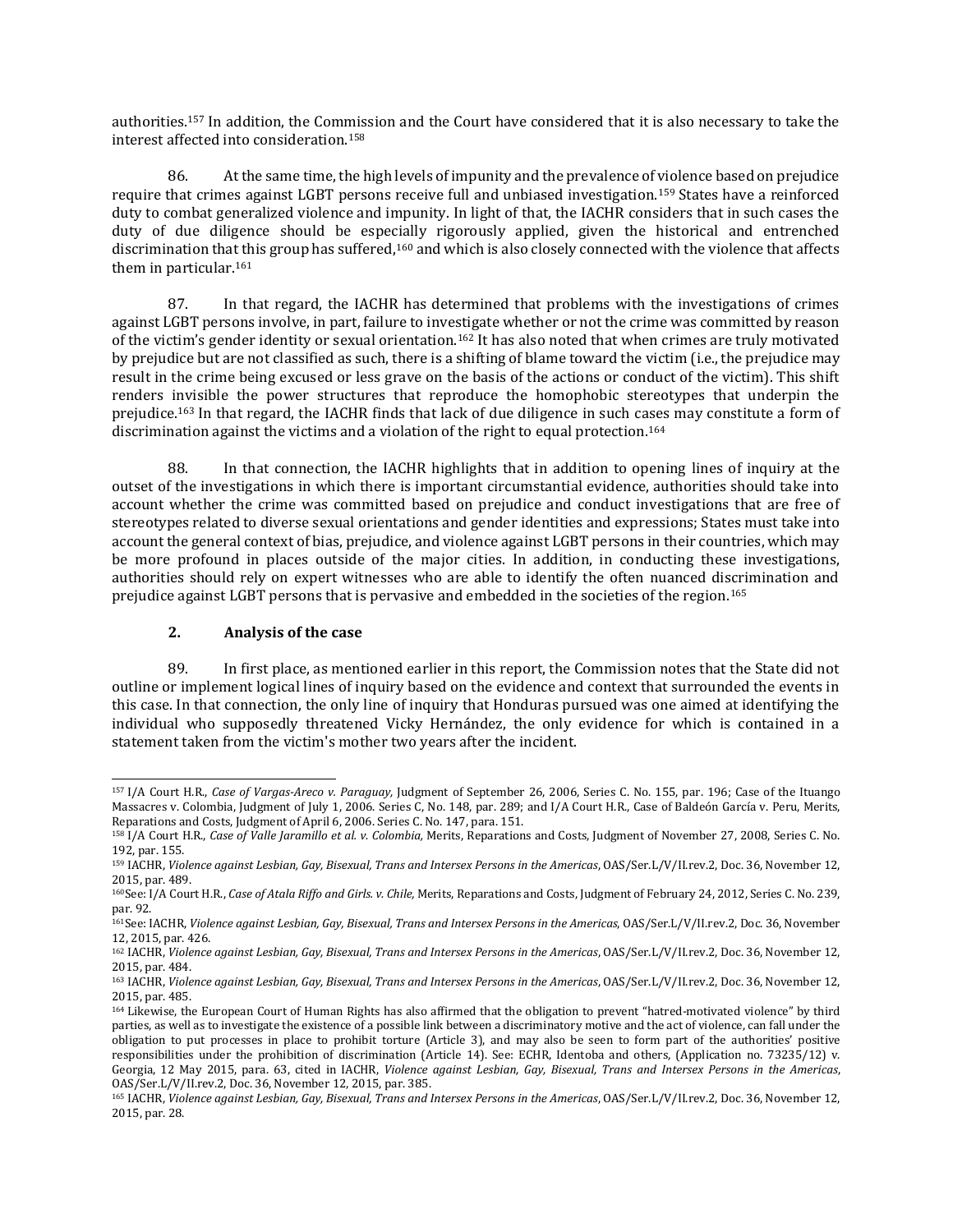90. The Commission finds that the State completely omitted from the investigation any analysis of multiple elements that suggested that the deed might be consistent with a crime prompted by prejudice and possibly involved state agents; namely that (i) she died from a gunshot wound to the head; (ii) her body was left in a public place; (iii) an apparently used condom was found at the scene; (iv) the deed took place at night during a curfew in which the streets were under military control; and (v) it occurred in a context of discrimination based on prejudice that included, *inter alia*, police violence against LGBT persons, especially trans women sex workers. The State took no steps either to confirm or exclude the involvement of the security forces or the possibility that the crime might have been motivated by prejudice. The State also failed to pursue any line of inquiry relating to Vicky Hernández's activist work as a member of the Color Rosa TTT trans collective, in spite of subsequent information regarding the continued murder of members of that same group.

91. In second place, as regards the procedures conducted as part of the sole line of inquiry adopted by the State, the Commission considers that the investigative process at the domestic level was lacking and the activities to gather evidence minimal, unjustifiably sporadic and protracted, and uncoordinated. The Commission notes that the only procedures carried out during the year in which the incident occurred were the preliminary inspection and the record of removal of the corpse. The facts in the case show that the authorities did not resume investigating until 2011, two years after the events.

92. The Commission finds that there is a factual discrepancy between the State and the petitioners regarding the autopsy report on Vicky Hernández and whether or not it was included in the record of the investigation at the domestic level. In that connection, it should be highlighted that the record provided to the Commission, which was updated on November 20, 2013, contained no such report. Likewise, the Commission notes that the facts in the case indicate that on March 12, 2015, the petitioners submitted a second formal request to the Office of the Special Prosecutor for Crimes against Life to have the autopsy report included in the record, saying that as of that date, the autopsy report had not yet been added to the record. The Commission finds that the State has not furnished sufficient proof to show that the report has actually been included in the record, nor offered a satisfactory explanation as to why that had not yet occurred in 2013.

93. On a separate matter, regarding the mention in the record of the murder's classification as a possible crime of passion, the Commission recalls the Court's positions in the cases of*Velásquez Paiz* and *Gutiérrez Hernández*:

"[...] the notion of 'crime of passion' is part of a stereotype that justifies violence against women. The inclusion of the qualifier 'passion' tends to justify the assailant's conduct. For example, 'he killed her out of jealousy' or 'in a fit of rage' are expressions that encourage condemnation of women who suffer violence. The victim is blamed and the violence of the attacker supported." (Free translation)<sup>166</sup> In that connection, the Court rejects any State practice by which violence against women is justified and the blame put on them, given that appraisals of that nature betray a discretionary and discriminatory attitude based on the conduct of the victim simply for being a woman. Consequently, it considers that such gender stereotypes are incompatible with international human rights law and steps should be taken to eradicate them wherever they present themselves. (Free translation)<sup>167</sup>

94. That same reasoning applies in this case, in which the classification of the deed as a crime of passion implied a justification of the violence against a trans woman.

95. Equally, the Commission finds that the State omitted to carry out key procedures for the investigation. The record of removal of the corpse noted that an apparently used condom and a bullet were found at the scene of the crime. As previously mentioned in this report, the Commission finds nothing in the record to suggest that the appropriate studies were carried out to determine if Vicky Hernández was a victim of sexual violence, nor was a scientific analysis done of the residue found in the condom, or the necessary

 $\overline{\phantom{a}}$ <sup>166</sup> I/A Court H.R., Case of Velásquez Paiz et al. v. Guatemala, par. 187, citing the expert opinion rendered before a notary public (affidavit) by Alberto Bovino in that case.

<sup>&</sup>lt;sup>167</sup> I/A Court H.R., Case of Gutiérrez Hernández et al. v. Guatemala, Preliminary Objections, Merits, Reparations, and Costs, **Judgment of August 24, 2017, Series C No. 339, par. 171.**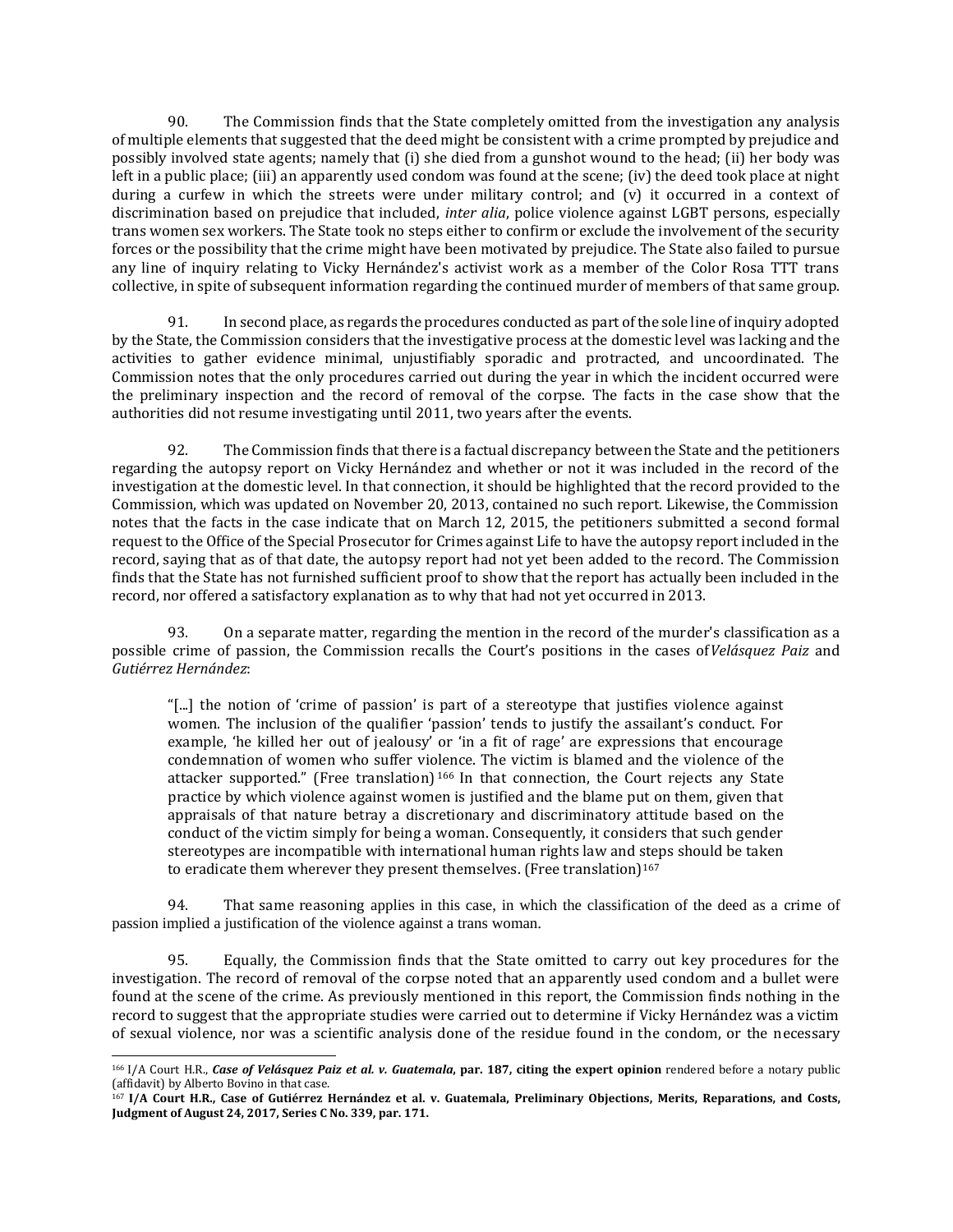measures adopted to preserve the evidence with a view to future comparisons with potential culprits. The record also does not show that any tests were done on the bullet found at the scene of the crime to determine its caliber, for instance, and whether that caliber matched any kind of firearm used by the State's security forces According to information provided by the State, it was only in September 2017, eight years after the events occurred, that follow-up information about those two evidentiary exhibits was requested from the evidence warehouse. By the same token, there is no record of any steps taken to identify the State security agency were assigned to the area where the body of Vicky Hernández was found during the curfew.

96. In addition, the only witness statement taken by the DNIC in the case was that of the mother of Vicky Hernández, two years after the murder. The IACHR finds that the record of the preliminary inspection procedure, under the heading "Witnesses and Family Members," contains information on two of Vicky's friends who were never interviewed. Finally, in spite of the fact that the record of the removal of the corpse noted that at the time of the procedure there was "a large number of curious onlookers and journalists" present, nothing in the record suggests that statements were taken from any of the people present in order to identify potential witnesses.

97. Third, in relation to the issue of reasonable time, the Commission observes that nine years after the events the authorities have not yet identified those responsible or made any significant progress in terms of determining the circumstances in which the murder of Vicky Hernández occurred. The Commission finds that contrary to what the State has contended, this case cannot be termed complex since it involves a single victim and the record confirms the existence of witnesses, the presence of physical evidence, and the known context of a curfew coupled with a climate of violence against trans people, all of which are indicators that should have prompted lines of inquiry. In any event, the State has not furnished any concrete arguments to justify the overall delay, setbacks, and particular inactivity at various times in the investigation in light of the purported complexity. The commission considers it clear, rather, that the delay and lack of progress in the investigation are due to the State's failure to investigate with the diligence that was required of it in this case, not only because of the existence of evidence of violence based on prejudice, but also because of possible state involvement and the context in which it occurred.

98. In light of the preceding considerations, the Commission concludes that the State of Honduras is responsible for violating the rights to a fair trial, equal protection and nondiscrimination, and judicial protection recognized at Articles 8(1), 24, and 25(1) of the American Convention taken in conjunction with the obligations enshrined in Article 1(1) of that instrument, and at Article 7 of the Convention of Belém do Pará, to the detriment of the family members of Vicky Hernández individually identified in this report.

# **C. Right to humane treatment of the next-of-kin [Article 5(1) of the American Convention]**

99. The Commission and the Inter-American Court have indicated that the next-of-kin of victims of certain human rights violations may, in turn, be considered victims.<sup>168</sup> In that regard, the Court has ruled that their right to mental and moral integrity [may be] violated based on the ... particular circumstances of the violations perpetrated against their loved ones and owing to the subsequent acts or omissions of the State authorities in relation to the facts.<sup>169</sup>

100. In this case, the Commission considers it reasonable to conclude that the loss of a loved one, the gravity of the acts that occurred in light of the analysis contained in this report, and the absence of clarification and an adequate and timely judicial response have produced consequences that have extended beyond the immediate victim and impacted the members of her family identified in this report. Consequently,

 $\overline{a}$ 

<sup>168</sup> IACHR, Report No. 11/10. Case 12.488, Merits, Barrios Family, Venezuela, March 16, 2010, par. 91. IACHR, Report on Terrorism and Human Rights. par. 227; I/A Court H.R., Case of Cantoral Huamaní and García Santa Cruz v. Peru, Preliminary Objection, Merits, Reparations and Costs, Judgment of July 10, 2007. Series C. No. 167, par. 112; and Case of Bueno-Alves v. Argentina, Merits, Reparations and Costs, Judgment of May 11, 2007. Series C No. 164, par. 102.

<sup>169</sup> I/A Court H.R., Case of Cantoral Huamaní and García Santa Cruz v. Peru, Preliminary Objection, Merits, Reparations and Costs, Judgment of July 10, 2007. Series C. No. 167, par. 112; and Case of Vargas-Areco v. Paraguay, Judgment of September 26, 2006. Series C. No. 155, par. 96.